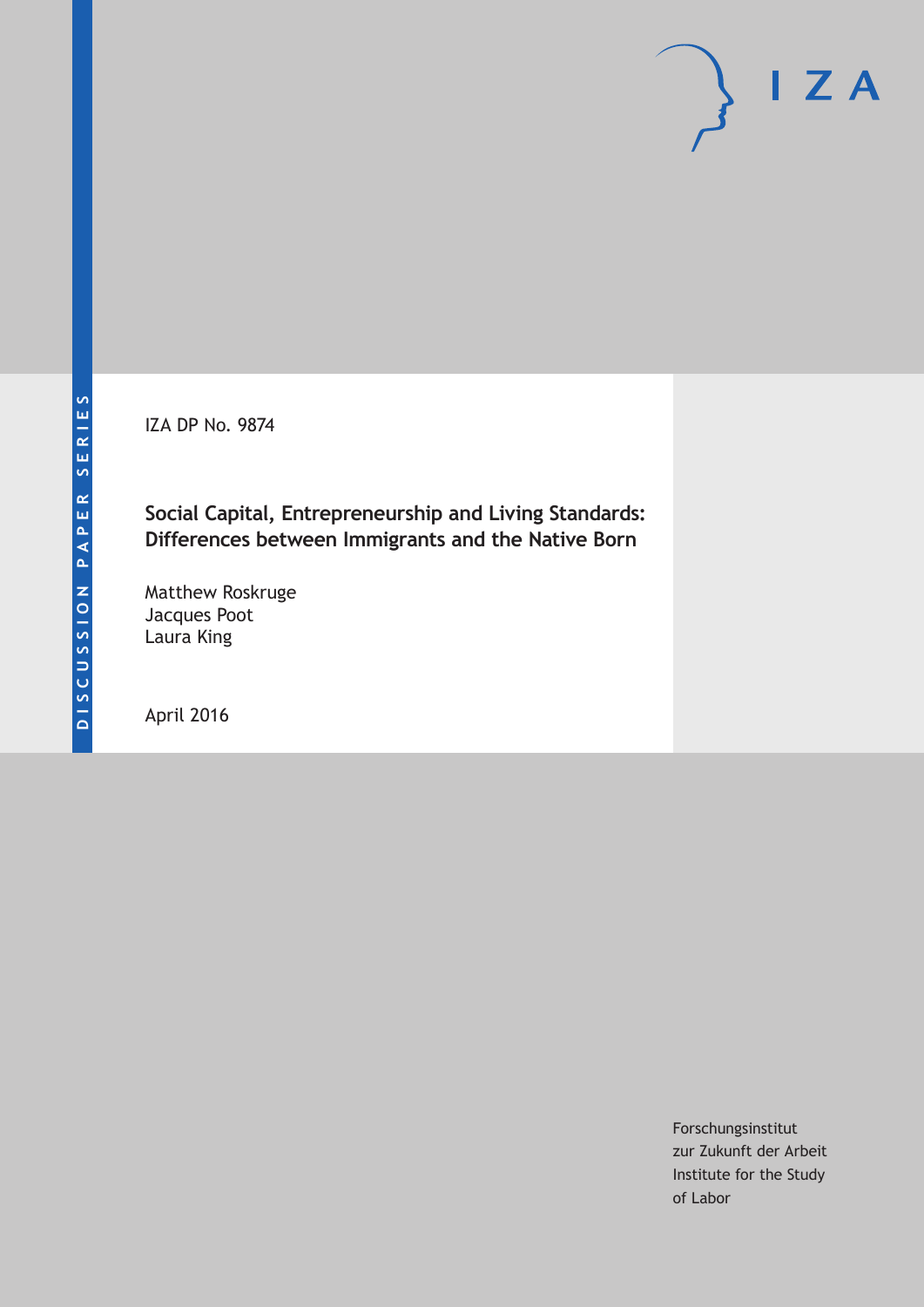# **Social Capital, Entrepreneurship and Living Standards: Differences between Immigrants and the Native Born**

### **Matthew Roskruge**

*NIDEA, University of Waikato* 

### **Jacques Poot**

*NIDEA, University of Waikato and IZA* 

### **Laura King**

*NIDEA, University of Waikato*

### Discussion Paper No. 9874 April 2016

IZA

P.O. Box 7240 53072 Bonn **Germany** 

Phone: +49-228-3894-0 Fax: +49-228-3894-180 E-mail: iza@iza.org

Any opinions expressed here are those of the author(s) and not those of IZA. Research published in this series may include views on policy, but the institute itself takes no institutional policy positions. The IZA research network is committed to the IZA Guiding Principles of Research Integrity.

The Institute for the Study of Labor (IZA) in Bonn is a local and virtual international research center and a place of communication between science, politics and business. IZA is an independent nonprofit organization supported by Deutsche Post Foundation. The center is associated with the University of Bonn and offers a stimulating research environment through its international network, workshops and conferences, data service, project support, research visits and doctoral program. IZA engages in (i) original and internationally competitive research in all fields of labor economics, (ii) development of policy concepts, and (iii) dissemination of research results and concepts to the interested public.

IZA Discussion Papers often represent preliminary work and are circulated to encourage discussion. Citation of such a paper should account for its provisional character. A revised version may be available directly from the author.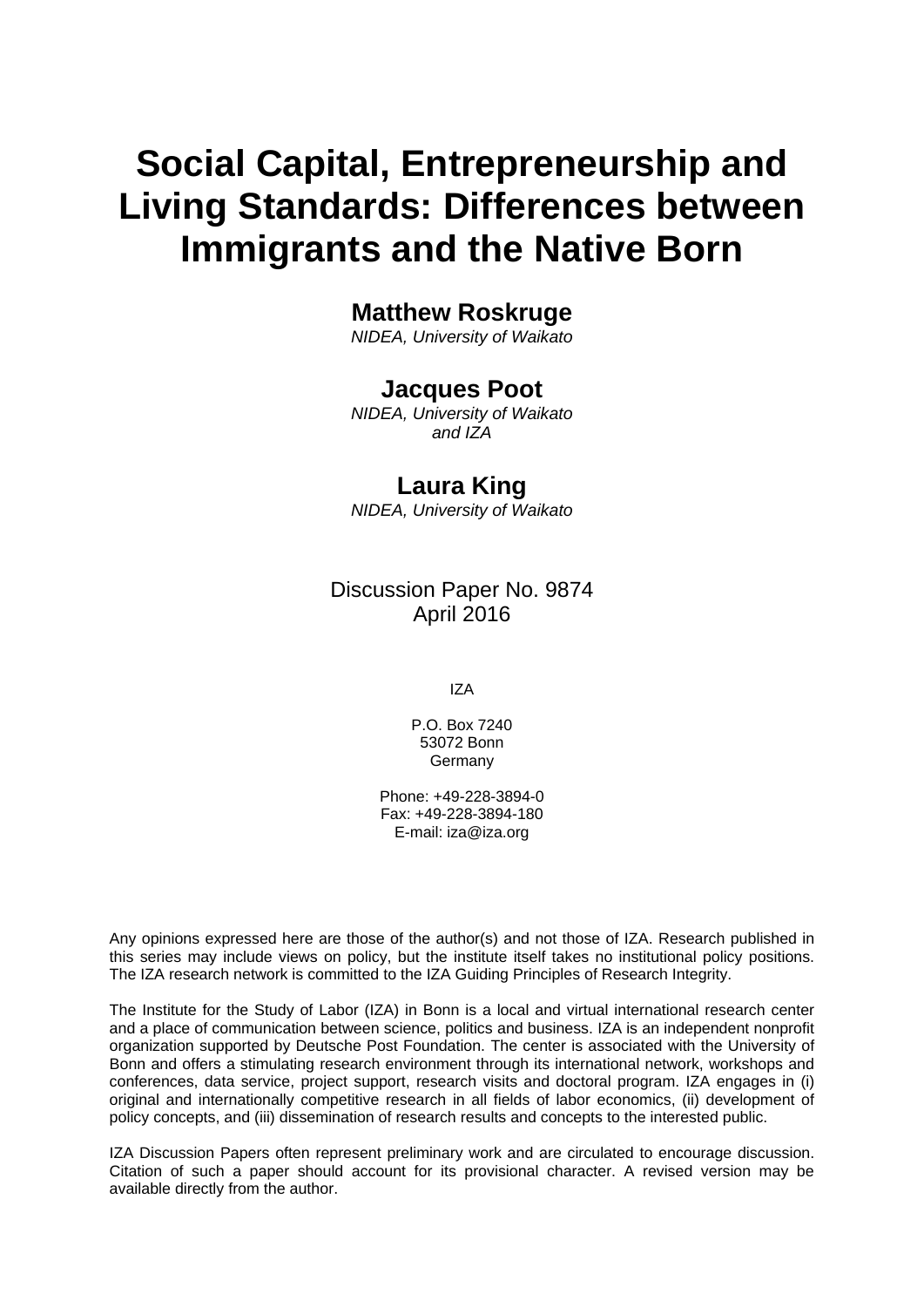IZA Discussion Paper No. 9874 April 2016

# **ABSTRACT**

## **Social Capital, Entrepreneurship and Living Standards: Differences between Immigrants and the Native Born1**

Both migrant entrepreneurship and social capital are topics which have attracted a great deal of attention. However, relatively little econometric analysis has been done on their interrelationship. In this paper we first consider the relationship between social capital and the prevalence of entrepreneurship. We also investigate the relationship between social capital and the living standards of entrepreneurs. In both cases we ask whether these interrelationships differ between migrants and comparable native‐born people. We utilize unit record data from the pooled 2008, 2010 and 2012 New Zealand General Social Surveys (NZGSS). The combined sample consists of 15,541 individuals who are in the labour force. Entrepreneurs are defined as those in the sample who obtained income from self-employment or from owning a business. Social capital is proxied by responses to questions on social networks, volunteering and sense of community. The economic standard of living is measured by either personal income or by an Economic Living Standards Index (ELSI) score developed by the New Zealand Ministry of Social Development. We find significant differences between migrants and the native born in terms of the attributes of social capital that are correlated with entrepreneurship, but volunteering matters equally for both groups. The positive association between social capital attributes and ELSI scores is similar between migrant and natives. Social capital contributes little to explaining incomes of either group.

JEL Classification: F22, J15, L26, Z13

Keywords: migration, social capital, entrepreneurship, income, standard of living

Corresponding author:

 $\overline{a}$ 

Matthew Roskruge National Institute of Demographic and Economic Analysis (NIDEA) University of Waikato Private Bag 3105 Hamilton 3240 New Zealand E-mail: mattr@waikato.ac.nz

<sup>1</sup> This paper is forthcoming as a chapter in the Edward Elgar *Handbook on Social Capital and Regional Development*, edited by Hans Westlund and Johan P. Larsson. This study has been supported by the 2007-2012 Integration of Immigrants Programme (IIP), funded by Foundation for Research, Science and Technology grant MAUX0605 and the 2014‐2020 Capturing the Diversity Dividend of Aotearoa New Zealand (CaDDANZ) programme, funded by Ministry of Business Innovation and Employment grant UOWX1404. We thank Robert Tanton, other participants at the 61<sup>st</sup> North American Meetings of the Regional Science Association International in Washington DC, November 2014, and three anonymous referees for their helpful comments. Access to the data used in this study was provided by Statistics New Zealand under conditions designed to keep individual information secure in accordance with requirements of the Statistics Act 1975. The views, opinions, findings and conclusions are strictly those of the authors and do not necessarily represent an official view of Statistics New Zealand or of the organisations at which the authors are employed.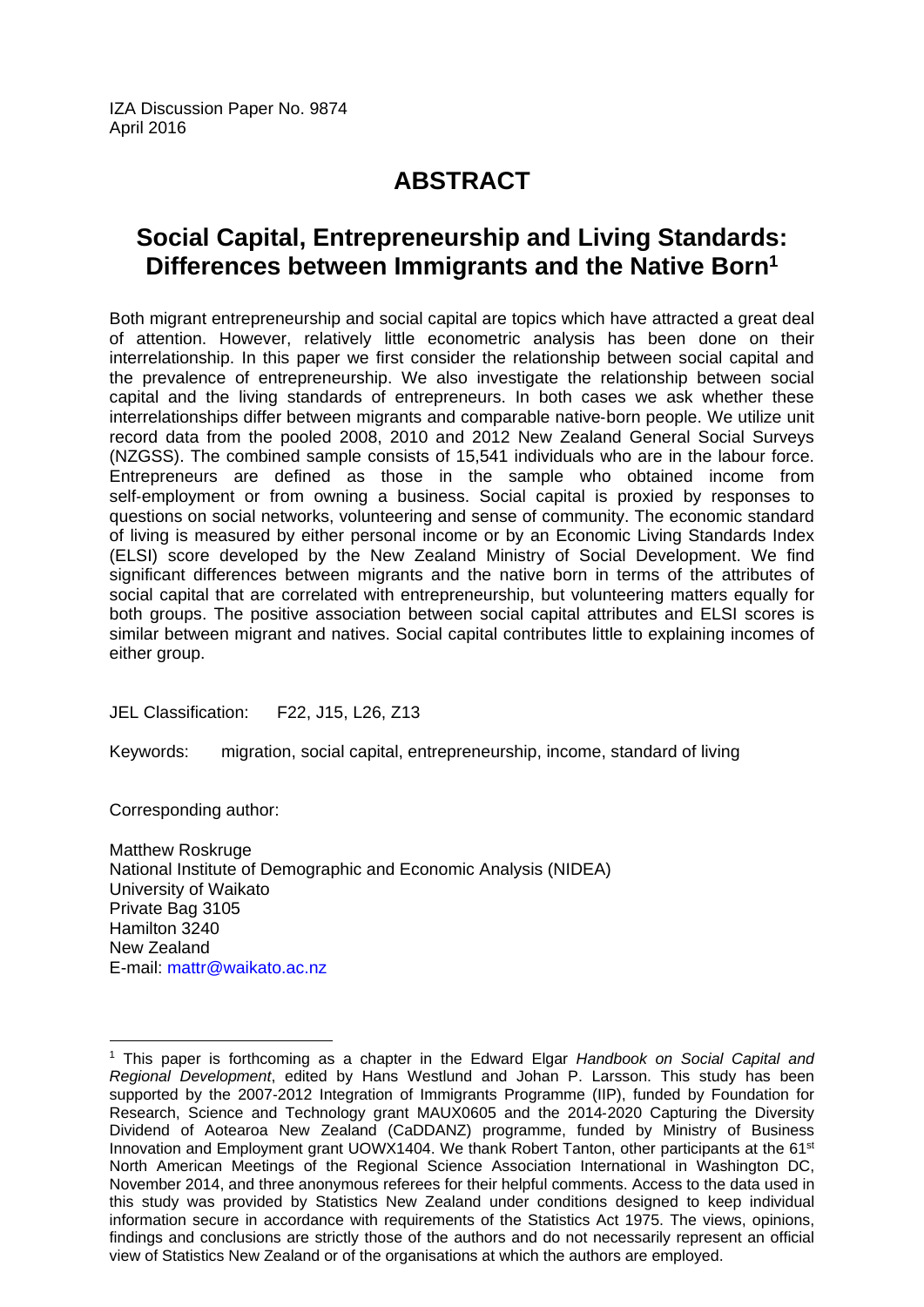#### **1. Introduction**

The topics of migrant entrepreneurship and social capital have been widely discussed in the academic literature, yet there remains a lack of empirical analysis of the interrelationship between these two topics. Ethnic social capital, i.e. linkages between actors facilitated in part by a common ethnicity, can be an economic resource for ethnic entrepreneurship (Tolciu, 2011; Sequeira and Rasheed, 2006). Hence in this age of ethnically diverse cross-border migration flows we need a better understanding of the potentially different ways in which social capital can enhance entrepreneurial success among migrants and non‐migrants (Galbraith et al., 2007).

In this paper, we use data from New Zealand to test for differences between the native born and immigrants in the ways in which social capital is associated with entrepreneurship. Secondly, for those who are entrepreneurs, we assess the extent to which social capital affects the benefits of entrepreneurship and, again, whether there are differences between migrants and the native born. We measure these benefits in terms of an index of living standards and in terms of personal income.

The empirical data for this research consist of the merged 2008, 2010 and 2012 Confidentialised Unit Record Files (CURFs) of the New Zealand General Social Survey (NZGSS). The NZGSS has not been specifically designed for studying entrepreneurship, but has the advantage of providing many characteristics of individuals that may be associated with entrepreneurship.

Our results show a positive partial correlation between some proxies of social capital and the prevalence of entrepreneurship in the community. Those who do volunteer work are significantly more likely to be entrepreneurs, and this applies to both the native born and immigrants. In the absence of suitable instruments, we cannot assess explicitly whether this partial correlation is causal. Nonetheless, the evidence is supportive of the idea that volunteering is an activity positively associated with entrepreneurship. This is in line with the finding of Westlund (2011) that entrepreneurship is multidimensional and that the different types of entrepreneurship may reinforce each other. In the present context, earning income from self‐employment or from running a business may be referred to as economic entrepreneurship, while volunteering is a form of social entrepreneurship. However, there is no evidence in our data that volunteering "pays off" to entrepreneurs in a pecuniary sense. The living standards and incomes of entrepreneurs who engage in volunteering are not higher than those of entrepreneurs who do not. Instead, strong networks do appear to pay off in the sense that entrepreneurs who do not feel isolated from others have higher living standards and income.

With respect to comparing immigrants and the native born, we find some significant differences in terms of the attributes of social capital that determine self-employment and business ownership. Generally, an immigrant's propensity to be an entrepreneur increases with years lived in New Zealand. Ethnicity is also an important determinant of entrepreneurship. Ceteris paribus, people who identify as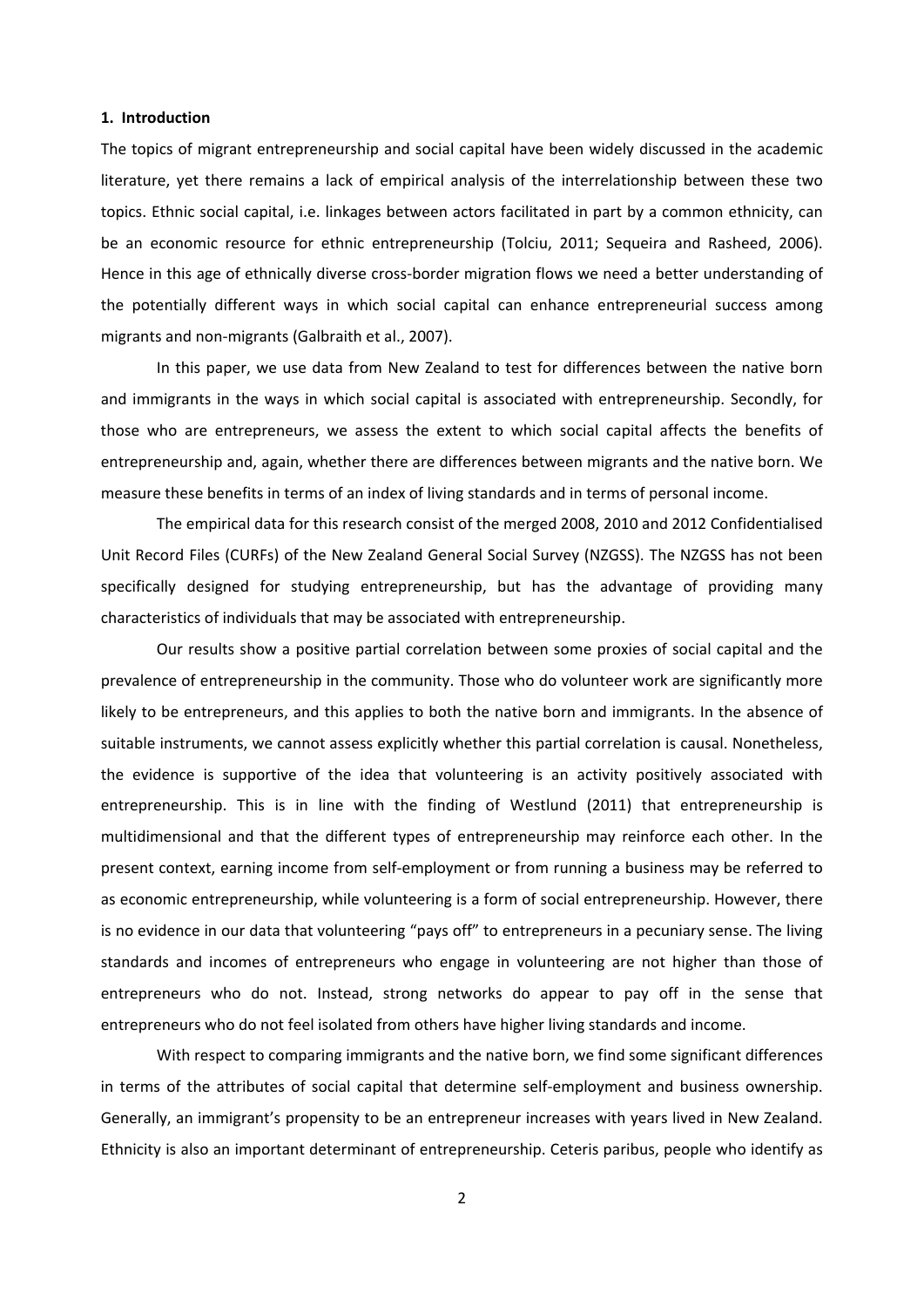Māori or Pacific Islander are less likely to be entrepreneurs.<sup>2</sup> Additionally, the economic outcomes for immigrant entrepreneurs who identify as of Pacific Island and/or Asian ethnicity are worse than those of New Zealand born entrepreneurs of European ethnicity. The impact of social capital on Economic Living Standards Index (ELSI) scores is very similar between migrant and natives. Social capital contributes little to explaining incomes of either group.

We begin with a short review of the recent literature on linkages between social capital, entrepreneurship and immigration. Next, the data and methodology section provides information about the NZGSS and the econometric techniques utilised. The key results from various regression models examining the prevalence and outcomes of entrepreneurship, and the role of social capital and migrant status in these models, are given in Section 4. The final section reflects on these empirical findings, draws conclusions and suggests areas of future research.

#### **2. Literature Review**

In recent decades the world has witnessed rapid growth in the volume and complexity of international migration flows. At the beginning of 2016, an estimated 250 million people (3.4 percent in the world population) were living abroad. There is wide consensus in the literature that migrants are more likely to be entrepreneurs than their native-born counterparts (Fairlie and Lofstrom, 2015; OECD, 2010; Pendakur and Mata, 1999) and that social capital influences how successful migrant entrepreneurs are (Sequeira and Rasheed, 2006). Some of the mechanisms by which social capital can contribute to the success of entrepreneurship have been explored by Westlund and Gawell (2012). They discuss how social capital facilitates the mobilization of resources through the information and resources held within a social network, thereby assisting in the operationalization of exploiting business opportunities. Social capital contributes not only to the success of entrepreneurs but can also explain, along with attitudes to risk and entrepreneurial capital, why some people choose to undertake new business ventures while others do not (De Carolis and Saparito, 2006).

Sahin and Ilhan‐Nas (2011) split the determinants of ethnic entrepreneurship into two categories: push factors and pull factors. Migrants may be pushed into entrepreneurship due to difficulties in finding suitable jobs, for example due to discrimination in the labour market. This is also referred to as 'necessity entrepreneurship' (e.g., Reynolds et al., 2002; Sternberg et al., 2006; Block and Wagner, 2010). Self-employment may be seen in this case as the only option for socioeconomic improvement (Constant and Zimmerman, 2006). Levie (2007) found that perceived disadvantage in the

<sup>&</sup>lt;sup>2</sup> In the New Zealand population census, respondents can state as many ethnicities as they feel they belong to. About 14 percent of the 2013 census population stated Māori ethnicity and 7.6 percent stated one of the Pacific Island ethnicities.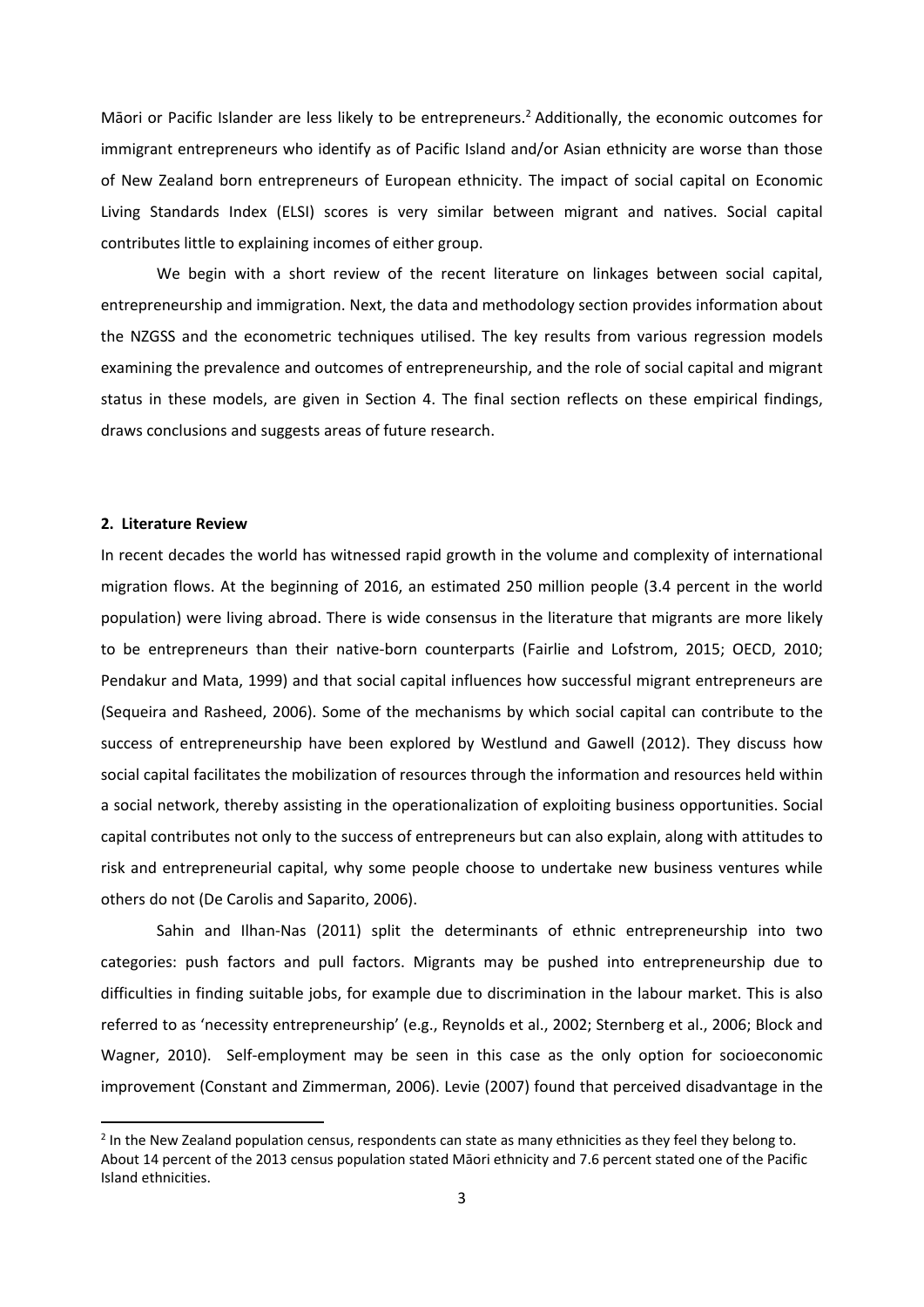UK labour market was one of the main reasons for migrants' entry into entrepreneurship there. Migrants are more likely to report feeling discriminated in the local labour market when they have insufficient language skills, unrecognized qualifications and a lack of knowledge about how the host labour market operates. This is supported in the New Zealand context by Daldy et al. (2013) who found that workplace discrimination is significantly higher among foreign‐born workers than New Zealand‐ born workers. Discrimination may motivate the former to start their own businesses, as they may feel that discrimination is a barrier to finding suitable employment that fits their skills and qualifications (Levie, 2007).

In contrast, pull factors contributing to immigrant entrepreneurship are those that make self‐ employment appear more attractive than paid employment, such as the potential to obtain a higher income (particularly in the long run), alongside greater independence and a more flexible work schedule (e.g., Shinnar and Young, 2008). Basu and Goswami (1999) discovered that the higher social standing in the community that entrepreneurs often receive may also act as a significant pull factor. Pull factors are closely linked to 'opportunity' entrepreneurship (Reynolds et al., 2002; Sternberg et al., 2006; Block and Wagner, 2010). Opportunity entrepreneurship reflects new business ventures which arise from the identification of an opportunity to be exploited, for example where a gap in an import market is identified. Hence, in general, necessity entrepreneurship is largely driven by push factors while opportunity entrepreneurship is largely driven by pull factors.

Further factors that boost migrant entrepreneurship are: (1) knowing someone who has successfully run a business and can act as a role model (a form of social capital); (2) a perception of new market opportunities (opportunistic entrepreneurship); (3) a positive attitude toward new business activity; and (4) easy acquisition of resources for the new business venture (which may in part be facilitated by social capital). Additionally, migrants may view the world differently and see new market opportunities that locals have missed, owing to their unique cultural backgrounds and skills developed in another country (Levie, 2007).

Migrants may also be less risk averse and this attitude to risk taking may be transferred to a host country which offers a new environment and a chance to start afresh. Entrepreneurship is a form of experimentation that has a U‐shaped density function of returns: a great chance of failure, low average returns and a chance to make a very large return (Kerr et al., 2014). Hence we would expect the incidence of entrepreneurship to be somewhat greater among migrants than among the native born given that migrants are often less risk averse, more optimistic and also attach utility to greater freedom and independence in the host country than in the country they left behind. All these migrant characteristics coincide with the attributes that define entrepreneurship (e.g., Åstebro et al., 2014). Acs and Szerb (2007) find that a higher propensity for migrants to engage in entrepreneurship remains once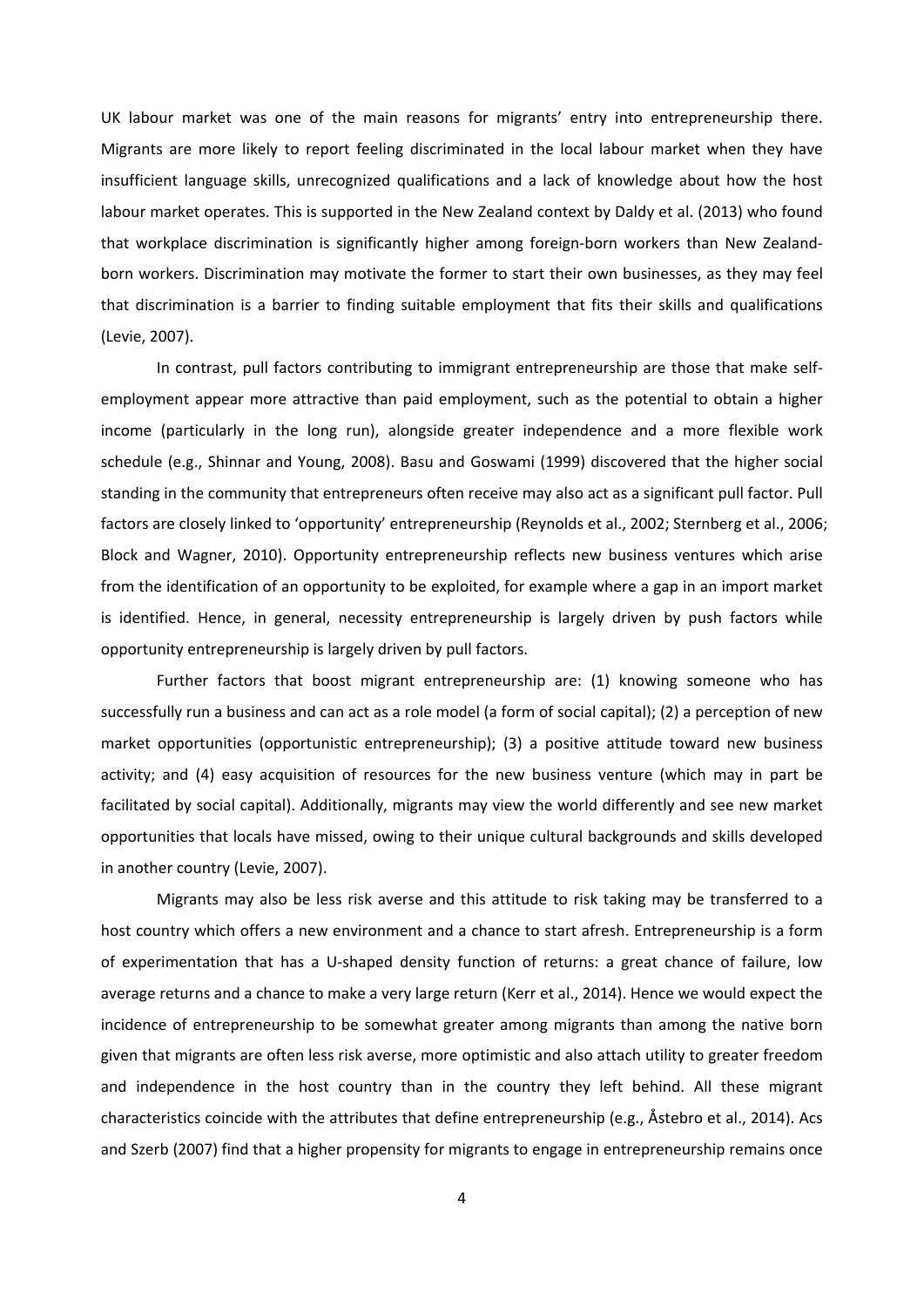basic demographic variables and differences in opportunity perception, risk propensity and experience are controlled for.

An important factor influencing migrant entrepreneurship is the ability to acquire the necessary resources to undertake a new venture. If potential migrant entrepreneurs are unable to access funds from their family or members of their ethnic group, then they will have to rely on banks and other lending institutions (Ibrahim and Galt, 2011). Compared with native born entrepreneurs, immigrants are at a disadvantage in financial markets because they may be unfamiliar with how business is done in the host country and the regulations and processes involved for starting a new business. They may also face discrimination in accessing finance. These barriers are especially pronounced for new immigrants who usually have little collateral to offer formal financial institutions and who have not yet established the networks within their ethnic group to access pooled ethnic resources. However, there is no consensus that ethnicity is an important determinant of migrant entrepreneurship. The impact of ethnicity on entrepreneurship is likely to depend on the ethnic composition of the migrant population and on host country institutional factors. For example, Ohlsson et al. (2012) find that ethnic context and the economic environment play only a minor role in explaining differences in self-employment between migrants and the native born in Sweden.

Necessity and opportunity entrepreneurship are likely to interact with migrant skills. Low‐skilled migrants may have no alternative but to start a business because of a lack of other employment opportunities (necessity entrepreneurship). Ventures run by migrants with few skills are often small due to their limited access to financial assets. However, such ventures may provide low cost services to the native population. In turn, this can enhance economic growth through second order effects (OECD, 2010). Small businesses can collectively generate substantial economic activity, especially in areas that may otherwise be experiencing demographic or economic decline.

In contrast, high‐skilled migrants are more likely to create firms that are somewhat larger and can become high‐growth ventures, in part because they have access to sufficient resources to exploit entrepreneurship opportunities. This may result in overall job growth and increased innovation (OECD, 2010). Baycan‐Levent and Nijkamp (2009) argue that the entrepreneurial behaviour of numerous migrant groups has led to a new phenomenon known as 'migrant entrepreneurship' or 'ethnic entrepreneurship' and that this has become one of the driving forces for economic growth.

For both migrants and the native born, entrepreneurship can be affected by social capital. Social capital is the stock of a person's linkages with other actors along which information flows and exchanges are made (e.g., Roskruge, 2013). The information obtained through social networks can be used to improve a person's standard of living and productivity (Roskruge et al, 2012). While this creates an incentive for an individual to invest in social capital, Putnam (2007) argues that social capital is also a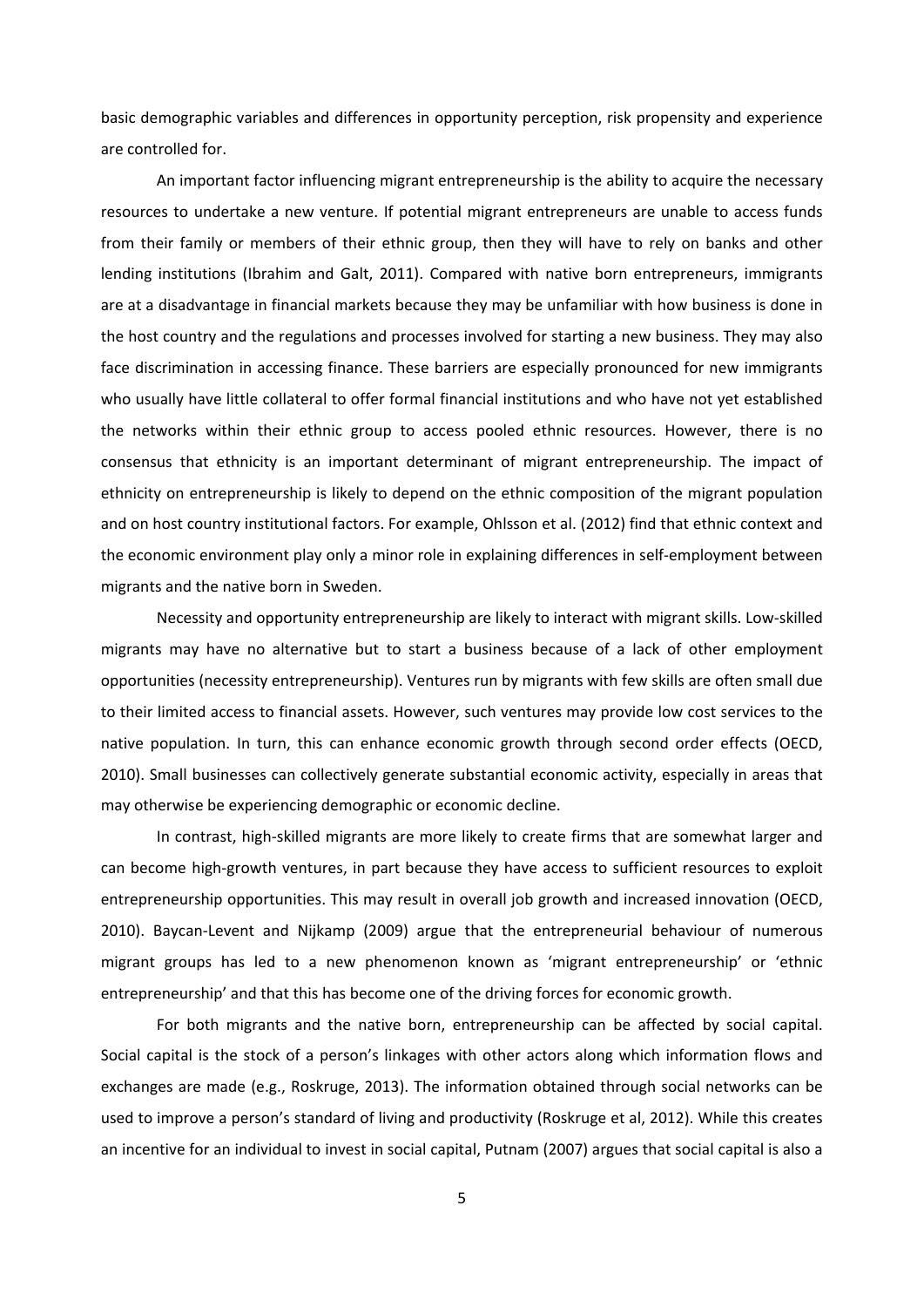public good that generates positive externalities for others. Casson and Della (2007) argue that social capital has a much wider impact than most scholars appreciate, with one such impact being the facilitation of entrepreneurship.

It is important to distinguish between productive social capital, which benefits business directly, versus the social capital reflected in civil society and social cohesion (e.g., Putnam, 1995), which benefits business indirectly. Business‐focused social capital, such as the proxies used in Westlund et al. (2014), is likely to provide a clearer impetus to become an entrepreneur.

Several studies have examined how the impact of social capital on entrepreneurship differs across migrant groups. Turkina and Thai (2013) find that social factors help to explain the varying prevalence of entrepreneurship across groups, including migrants. Similarly, Shane and Venkataraman (2000) suggest that entrepreneurship arises out of "the nexus of two phenomena: the presence of lucrative opportunities and the presence of enterprising individuals" (p.218). Baron and Markman (2003) argue that social capital can assist entrepreneurs in accessing vital contacts such as venture capitalists and potential customers. Additionally, migrant entrepreneurs create their own social capital through connections with other immigrants and the resources generated from these contacts (Kloosterman and Rath, 2001).

Social capital has an on-going role, not only in the start-up of a business but also in its early life, through the ways in which it can assist in managing relations with customers, suppliers and employees (Westlund and Bolton, 2003). Galbraith et al. (2007) suggest a model of ethnic entrepreneurial conduct in which the potential entrepreneurs enter "an ethnic community seeking employment, then accumulate resources and progress into a start-up phase that relies primarily upon intra-ethnic business ties which in turn matures into a third stage of extra‐ethnic market expansion" (pg. 44). However, Woolcock (1998) suggests there is a thin line between utilizing contacts and relying on the social networks of an ethnic group, which can be both a hindrance and help. This is further confirmed by Nijkamp et al. (2010) who identify downsides to migrants relying on social capital, given that it may discourage an outreach strategy to capture wider markets. Finally, Jones and Ram (2011) argue that entrepreneurs may be unwilling to build social capital that benefits the community, as they do not want to dilute their control and market position by sharing resources and information.

There are two different types of social capital used by migrants that may be of benefit to migrants to a host country: bonding and bridging (Eraydin et al., 2010). Bonding social capital is the term used to describe social capital which is formed within groups of similar people, e.g., amongst migrants from the same home country or individuals from the same workplace. In contrast, bridging social capital is the term used to describe social capital networks which are formed between people of different groups. For example, where a migrant who is part of a home country network and also a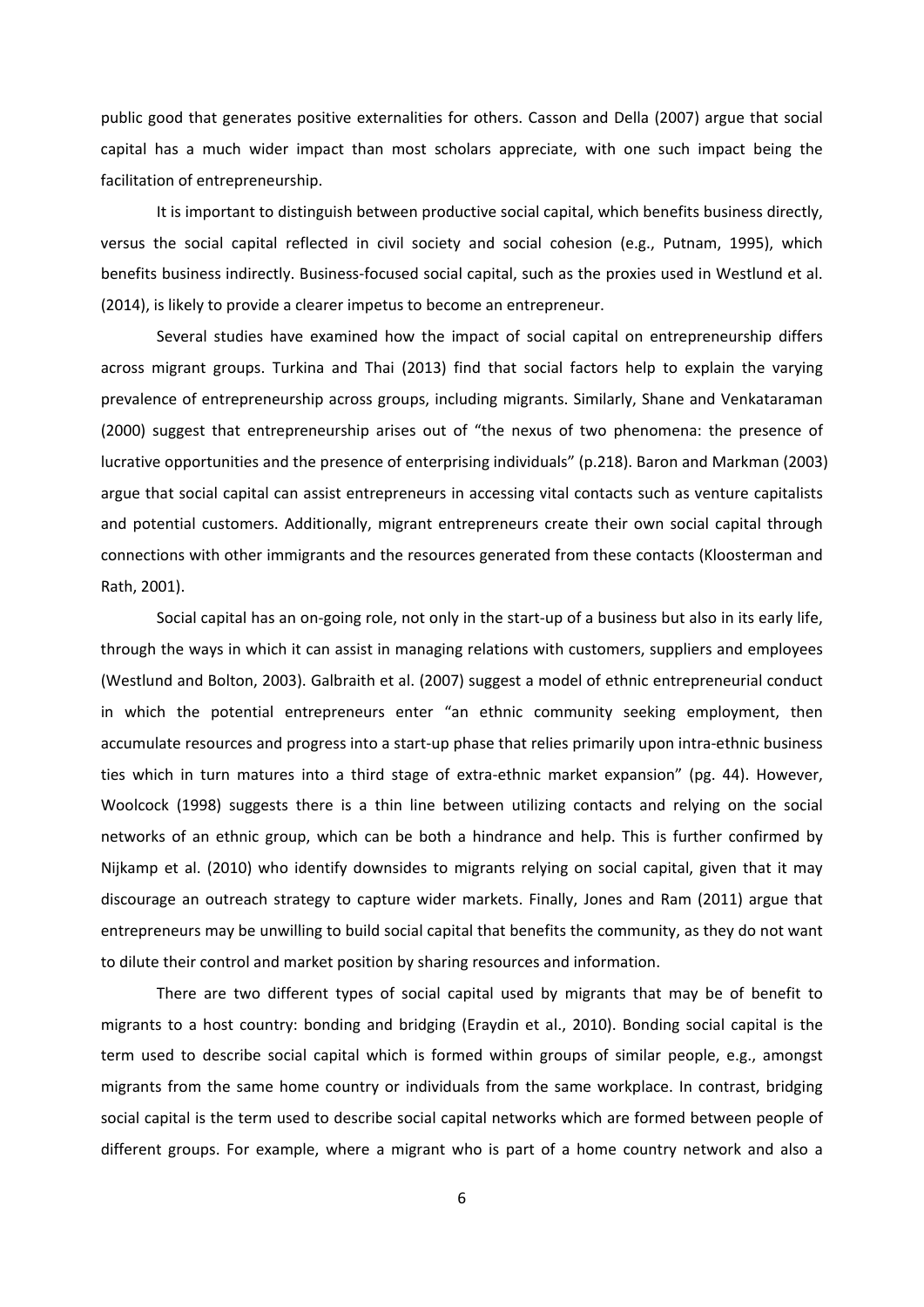workplace network, that migrant acts as a bridge between the two networks (Kleinhans et al., 2007). Davidsson and Honig (2003) found that bridging social capital becomes increasingly important as the new business develops. Bridging social capital provides more resources and wider contacts in different social circles than bonding social capital. The difference between bridging and bonding social capital is important in our entrepreneurship context. Depending on the focus of a migrant's new venture, either bonding or bridging social capital may be comparatively more important. For example, bonding will be important where the potential market is within the ethnic community. Bridging is important for national and international markets.

It is unclear whether these literature findings can be applied to New Zealand. At the national level, Cruickshank and Rolland (2006) argue that New Zealanders are traditionally highly entrepreneurial. New Zealand is a small island nation of only about 4.5 million people who are highly urbanised and predominantly living in five large cities (with Auckland alone accounting for one third of the total population). This ensures that people are relatively closely networked and are likely to have, in network terms, few degrees of separation from other people. Below the national level, there has been little econometric research into immigrant entrepreneurship in New Zealand. Wang and Maani (2014) focused on the location choice of immigrants and the effect this has on ethnic entrepreneurship defined by self-employment. Their key idea is that the behaviour of individual immigrant entrepreneurs is influenced by that of others of their ethnic group in the same city, i.e. a kind of spatial lag. They find that this network effect has a positive impact on the self‐employment decision. The benefits of migrant entrepreneurship in New Zealand were explored by De Bruin (1996) who finds that a community entrepreneurship initiative can create direct employment opportunities that can offset ethnic unemployment in New Zealand.

We are not aware of other research that has applied social capital concepts to ethnic or migrant entrepreneurship in the New Zealand context. This may be partially due to difficulties in measuring social capital and also due to a previous lack of suitable micro-data, with the 1996 World Values Survey one of the few data sources suitable for such research prior to the 2008 General Social Survey. Roskruge et al. (2012) argue that it is reasonable to believe that the cultural differences among New Zealand's population will lead to ethnic variations in social capital formation. In terms of the type of social capital favoured by migrants in New Zealand, Roskruge (2013) found that migrants are more prone to engage in bonding activities while the native born are more likely to participate in bridging activities.

In conclusion, although there are extensive international literatures on immigrant entrepreneurship and on the use of social capital by entrepreneurs, there appears to be a gap in the literature regarding the relationship between these two phenomena from an economic perspective.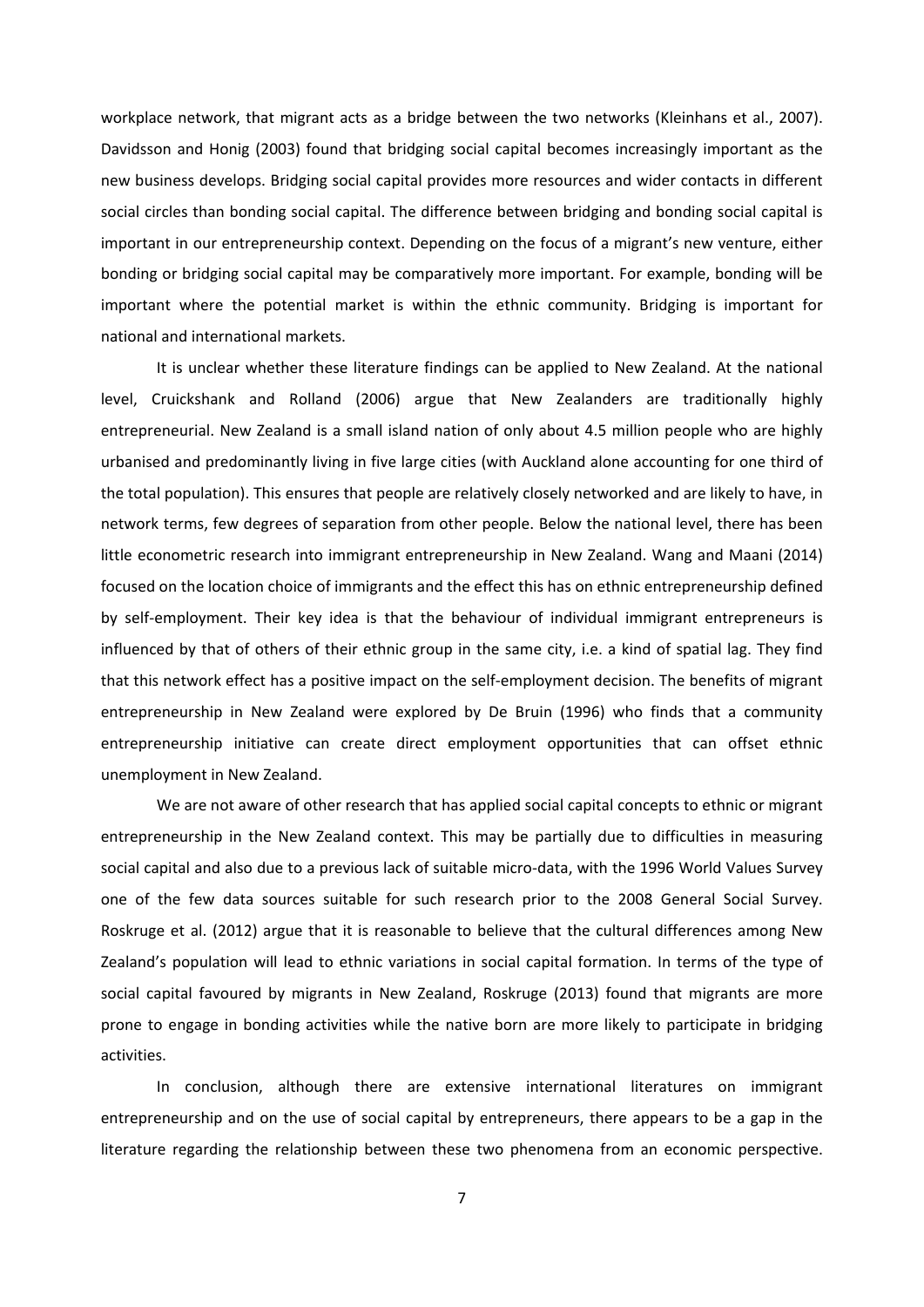There also does not appear to be consensus as to whether social capital is beneficial to entrepreneurs. Hence in this paper we use econometric analysis to investigate how social capital used by migrant entrepreneurs may differ from how it is used by New Zealand born entrepreneurs. Furthermore, our research contributes to the debate on social capital by providing empirical evidence as to whether social capital is an influential variable when engaging in new business activity. Finally, we explore to what extent social capital contributes to a discrepancy in economic standard of living between migrant and native entrepreneurs.

#### **3. Data and Methodology**

We use pooled cross-sectional survey data collected from the 2008, 2010 and 2012 waves of the NZGSS. The NZGSS is an official survey of social outcomes in New Zealand conducted biennially by Statistics New Zealand. The survey covers information on areas specifically pertaining to the issues of concern in the present study: culture and identity, income, type of employment and social connectedness (a measure of social capital). The 2008, 2010, and 2012 basic NZGSS CURFs include 8,721, 8,550 and 8,462 individual responses respectively. There are therefore a total of 25,733 observations in the merged dataset.

The NZGSS collects information at the household and at the individual level. Statistics New Zealand recruits participating households by means of a sample selection method that selects 1,200 primary sampling units (PSU) from the Household Survey Frame, which is then narrowed down to eligible households from the selected PSUs. Eligible individuals (aged over 15 years) are randomly selected to complete the individual component of the NZGSS from each of the participating households.

Migrant entrepreneurs are defined as people receiving their primary source of income from either self-employment or from running their own business with employees. The economic standard of living of entrepreneurs is measured by the Economic Living Standards Index Short Form (ELSI‐SF) and by their personal income. ELSI‐SF is a reduced form of the ELSI index developed by the Ministry of Social Development. It is a measure of New Zealand living standards that includes non-income indicators of the material standard of living and hardship (Perry, 2009). Although it is clear that income is strongly correlated with the standard of living, income is only one factor that affects the ELSI and the ELSI‐SF scores.

ELSI‐SF contains various items that are indicative of: a household being able to meet basic needs or not (e.g., having to postpone medical treatment due to cost); the ability to purchase luxuries (e.g., overseas holidays); financial or accommodation problems (cannot pay bills, damp house); the ability to purchase children's basic items of consumption (e.g., raincoats) in the case of families with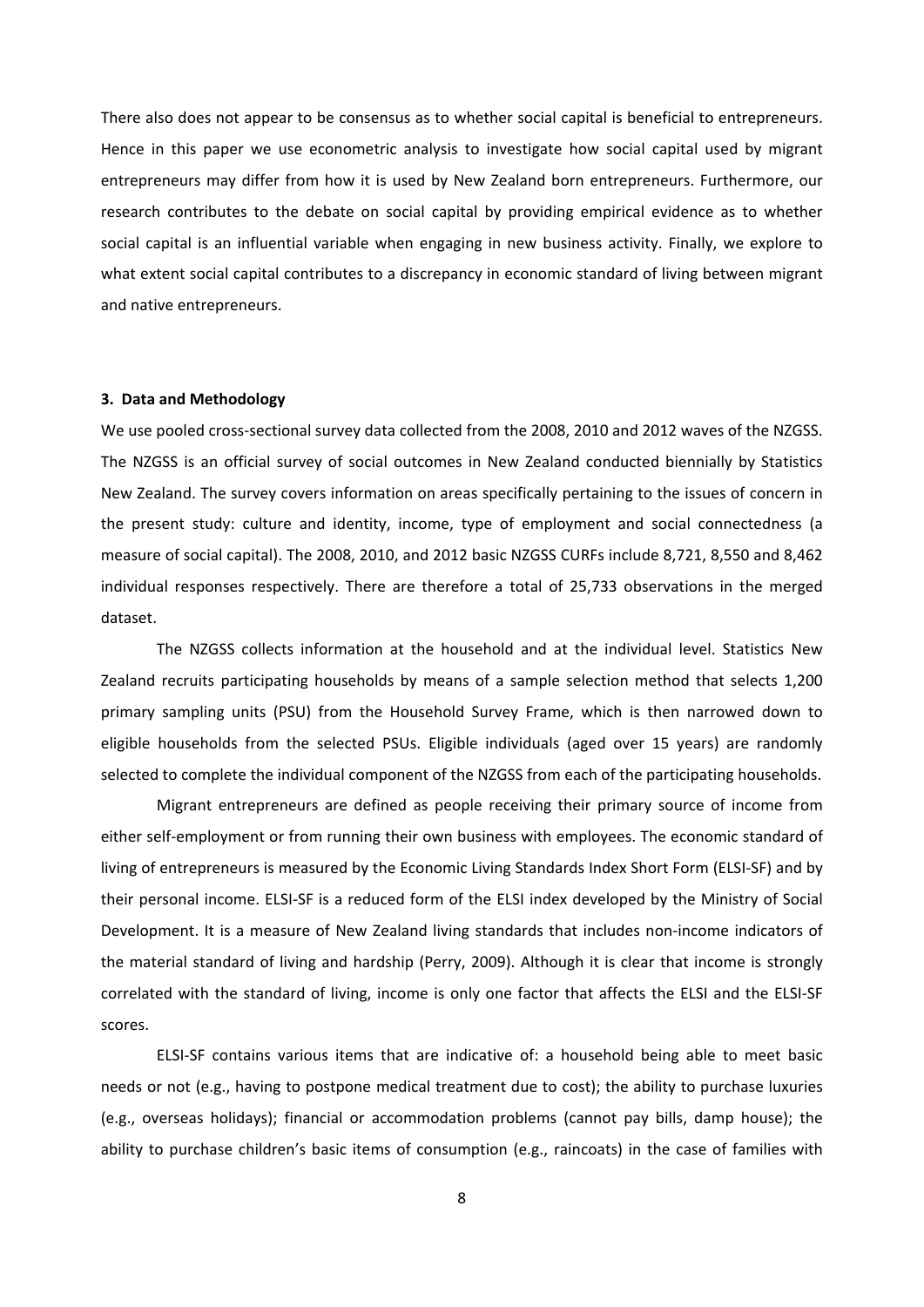children (Jensen et al., 2006). To include the respondents' self‐perception alongside objective items in the ELSI scale, three self‐rated responses are included. These cover: adequacy of income to meet every day needs, satisfaction with the standard of living, and the standard of living self‐rating. The variables are calibrated to provide a basis for interpreting the ELSI-SF scale, which yields a score between 0-31 (compared to a scale of 0‐60 for the full length ELSI). The range of scores in the ELSI long‐form were broken into seven intervals for ease of use, with severe hardship for level 1 through to very good living standards for level 7 (see Table A1 in the Appendix).

The items that make up the ELSI‐SF scale are: (1) ownership restrictions (people cannot afford to own what they would like) for a range of items from basic items to luxury goods; (2) social participation restrictions (social activities respondents were prevented from engaging in because of the cost; these range again from basics such as a haircut to more luxury items such as overseas holidays); and (3) economising behaviour (when facing financial difficulty people will limit or reduce spending on certain items; see Jensen et al, 2006).

Restricting the data to a sub-sample of those who are labour force participants results in 15,541 individual observations (60.4 percent of the full sample), with 3,180 (20 percent) of this sample reporting to obtain income from being self‐employed or from running a business. Regressions are done for all labour force participants, for the native born only, and for migrants only.

All regressions were run in Stata 11.2. For each regression, a standard set of control variables are included, consisting of: (1) demographic characteristics (age, sex, children, etc.); (2) human capital and employment variables (highest education qualification, occupation, etc.); (3) migrant and ethnicity variables (country of birth grouped in global regions, years in New Zealand, etc.); (4) geographical variables (urban, rural, etc.); and (5) dummy variables signalling the year of the survey.<sup>3</sup>

To measure social capital, five proxies are selected. They are: (1) access to community facilities; (2) feelings of safety within the community; (3) whether an individual can get help from others in times of need; (4) feelings of social inclusion rather than isolation; (5) active volunteer work; and (6) participation in a community activity. One drawback of these measures is that they proxy for social capital in a very broad social cohesion / civil society sense, rather than having a specific relationship to business activity. While the literature review identified a theoretical relationship between civil measures of social capital and entrepreneurship, we expect the strength of these relationships to be weaker than what might be observed with business-focused social capital measures. Regrettably the latter measures are not available in our data.

Our first regression uses our full range of independent variables to capture the characteristics that influence whether the respondent is an entrepreneur. Given that the dependent variable is binary

<sup>&</sup>lt;sup>3</sup> See Table A2 in the Appendix for more details.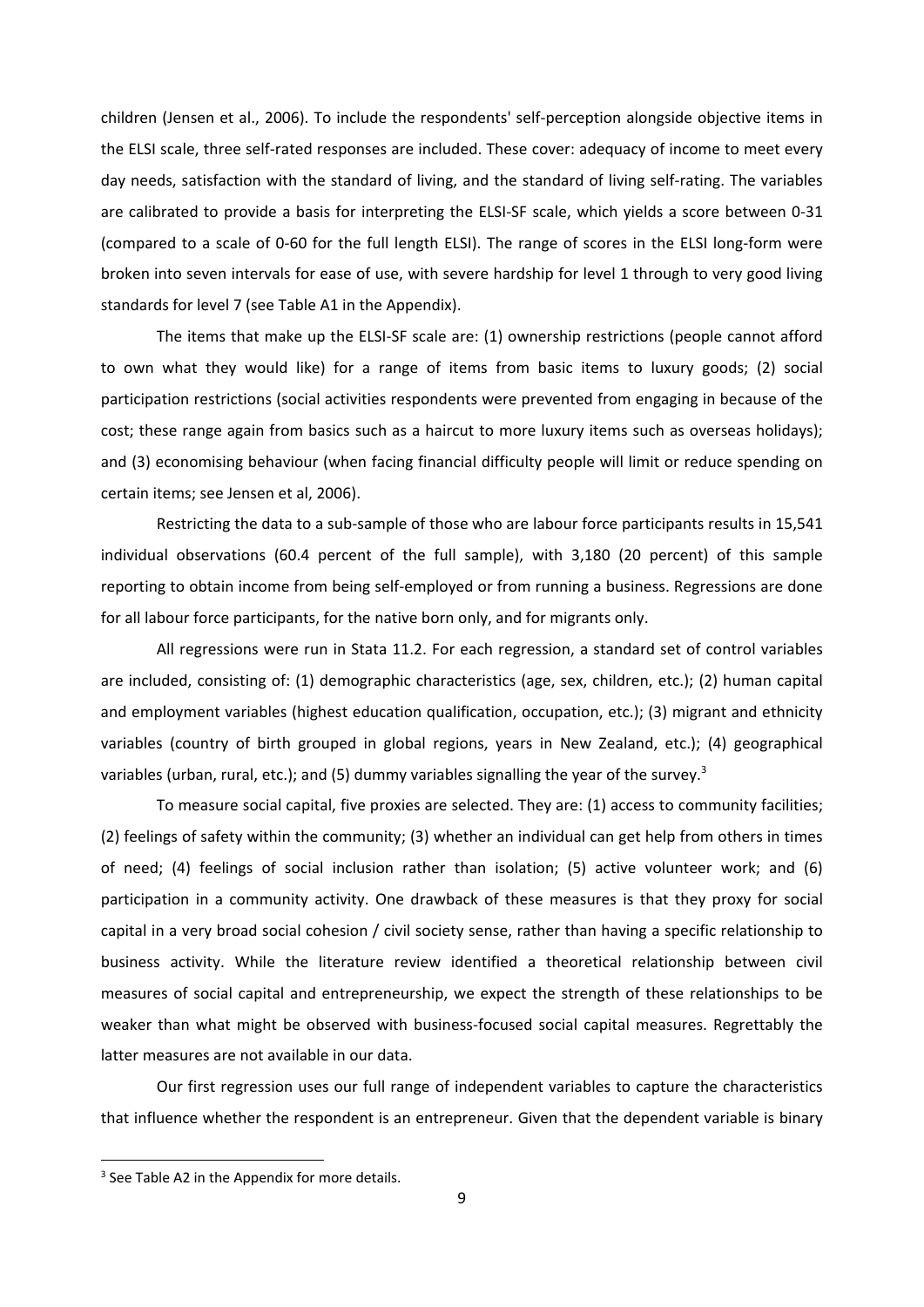in nature, a standard logit regression model is utilised.<sup>4</sup> The second set of regressions identifies the extent to which the determinants of the economic standard of living differ between New Zealand and foreign-born entrepreneurs. As noted earlier, the economic standard of living is proxied by the seven point classification of ELSI‐SF. Given the nature of ELSI‐SF, the ordered logit model was used to examine the determinants of ELSI‐SF. Thirdly, personal income gives an alternative indication of the material quality of life for both migrants and New Zealand born groups. Massari (2005) argues that, since wellbeing is not directly observable, many studies use data on income as a proxy measure for the standard of living. Moreover, using income permits comparisons across time and different countries (Courtois, 2009, p. 12). Hence, the results from this Mincerian earnings regression can easily be compared with both past and future international studies.

#### **4. Results**

#### **4.1 Determinants of entrepreneurship**

Table 1 reports logit regressions of the prevalence of entrepreneurship as defined as those obtaining income from self‐employment or from running a business. A full description of the variables can be found in the Appendix. The reported results are robust across a range of specifications.<sup>5</sup> The first column uses a pooled sample of migrants and native-born workers.<sup>6</sup> Columns (2) and (3) test for heterogeneity between these groups by estimating logit models for the native born and for the foreign born separately.

#### Table 1 about here

#### *Social capital*

The most robust result is a strong partial correlation between the prevalence of entrepreneurship and volunteering (ks\_vol). Those who engage in volunteering work have a higher propensity to be an entrepreneur. Social networks established by volunteering and the positive reputation from volunteer work may make entrepreneurs more confident of the likely success of new business ventures in the

<sup>4</sup> Logit and probit nonlinear regression models are the two models that are commonly applied to binary response situations, although the linear probability model (LPM, which is linear regression of a variable with outcomes restricted to 0 and 1) is also popular and quite adequate for large samples and common outcomes. Manski and Xie (1989) remind us that the results from logit models are mostly very similar to those from the corresponding probit models. Hence, the decision between logit and probit regression is largely down to the researcher's preference.

 $<sup>5</sup>$  Alternative specifications did not yield important additional insights. Details are available from the authors upon</sup> request.

 $6$  All variables are defined for both immigrants and the native born. All "years since migration" variables have the value 0 for all native born observations.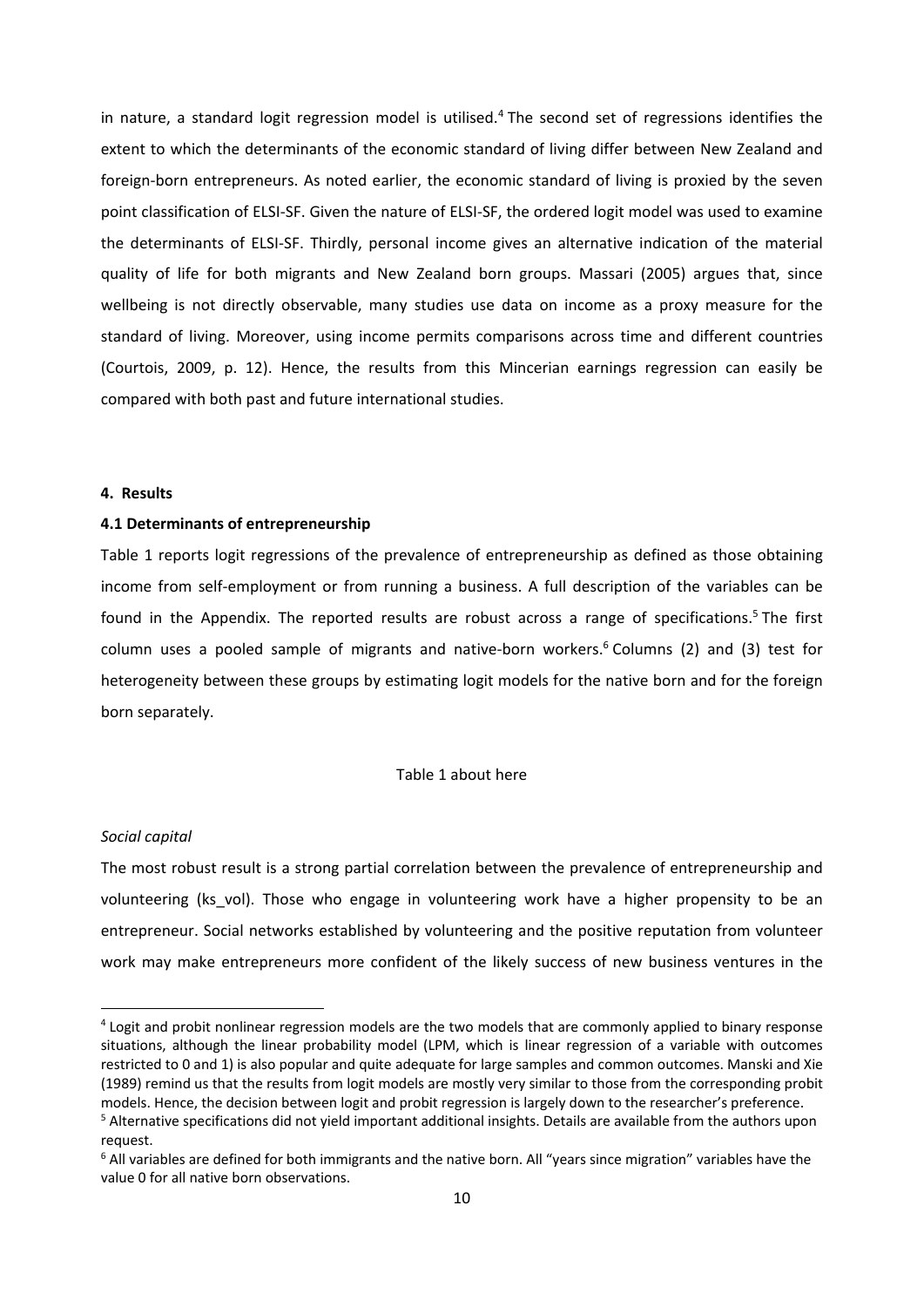local community. Hence economic and social entrepreneurship reinforce each other (Westlund, 2011). Interestingly, the coefficient is almost identical for the native born and migrants.

There are three social capital factors that operate differently between the migrant and native born populations: feelings of safety (ks\_safe), feeling socially included (ks\_included) and taking part in community and professional activities (ks\_part). Feeling safe in their neighbourhood has a statistically significant and positive effect on survey respondents being entrepreneurs, but this is only the case for the native born. Similarly, taking part in a group or organizational activity (not as a volunteer) boosts the probability of entrepreneurship among the native born. For migrants, respondents who felt included in the community, i.e. not isolated, the probability of entrepreneurship is lower, possibly because of greater employment opportunities within their ethnic community reducing the need for necessity entrepreneurship. Adequate access to local facilities (geo\_facilities) and the availability of help in time of need (ks help) do not have a statistically significant association with the prevalence of entrepreneurship.

#### *Human capital*

Being on fixed-term contracts as employees (emp\_fixt), or having a permanent job (emp\_perm), is clearly unlikely to give individuals an opportunity to practice entrepreneurship and therefore strongly reduces the likelihood of income from self-employment or running a business. This is true for both migrants and the native born. The years of schooling variable (edu\_yos) has a positive association with entrepreneurship that is significant at the 1 percent level for the native born and at the 10 percent level for the foreign born. More human capital stimulates opportunity entrepreneurship. However, foreign education among the New Zealand born (most likely to have been tertiary education) is less likely to lead to entrepreneurship. This may well be because these workers have a high return to that foreign education as employees in the New Zealand labour market (Poot and Roskruge, 2013). For immigrants, education in New Zealand (edu\_os=0) lowers the likelihood of immigrants being self-employed or running a business. Working part-time (emp\_part) lowers the likelihood of income from selfemployment or running a business, but the effect is only statistically significant for the native born. In contrast, holding a trade certificate (trade) is positively related to entrepreneurship among the native born group. A negative attitude to education (edu negatt) and the opposite, possessing a postgraduate qualification (postgrad), are both statistically insignificant variables.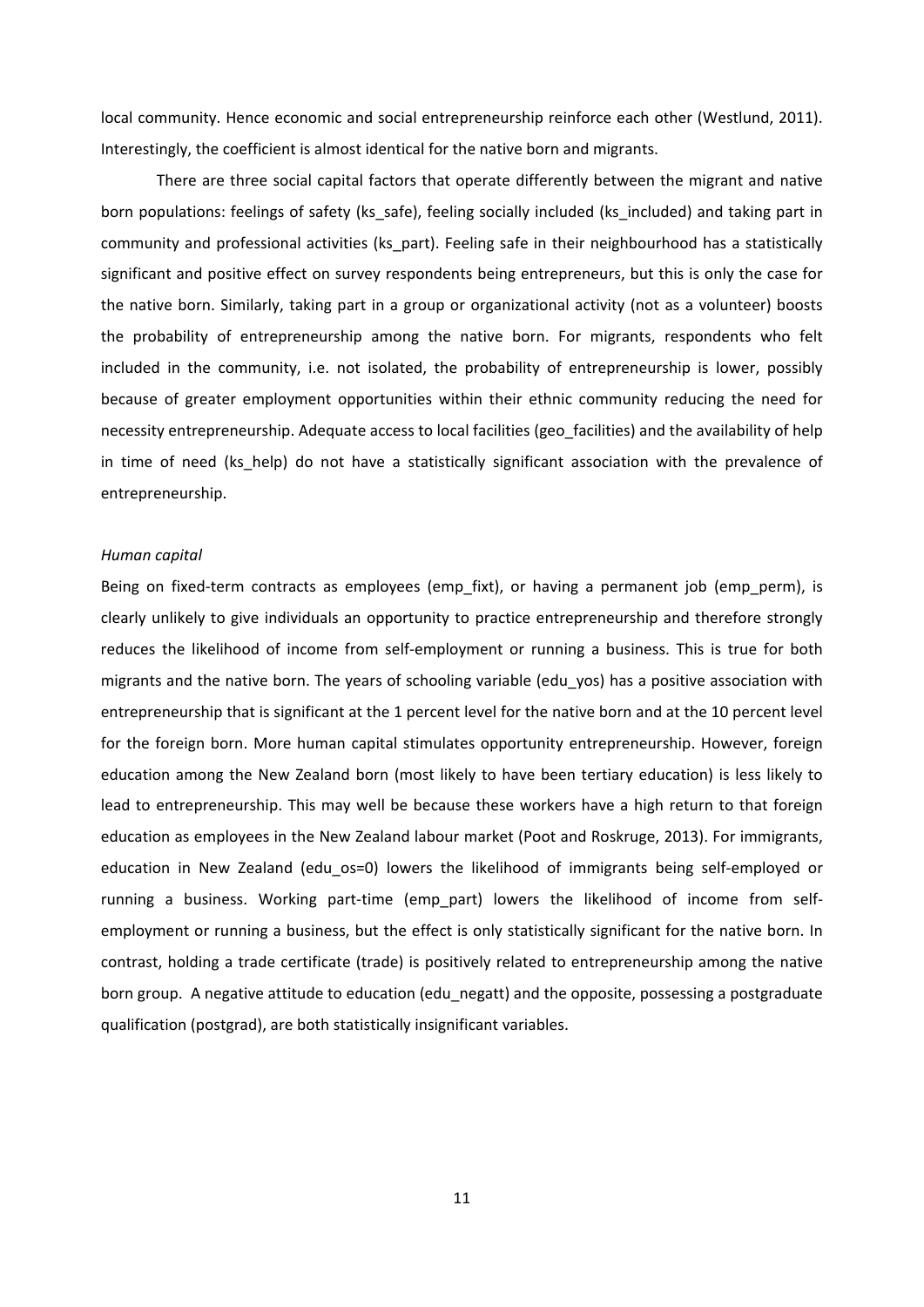#### *Other variables*

All demographic variables are all statistically significant at the 1 percent level for both native and migrant entrepreneurs, except having dependent children (demo\_child). Males (demo\_male) are more likely to be entrepreneurs than females. This gender effect is much stronger among migrants than among the native born. The age effect is non-linear and concave, indicating that the prevalence of entrepreneurship increases with age, but at a declining rate. The coefficient of demo\_age is smaller for migrants than for natives. Having a partner (demo partner) is also an important predictor of entrepreneurship. This variable is more influential for migrants than the native born. This is in line with the international literature which finds that female partners of ethnic entrepreneurs tend to provide vital, albeit often unacknowledged, work in the business.

With respect to ethnicity, Table 1 reports that Māori (eth\_amori) are less likely to obtain revenue from self-employment or running a business than non-Māori. This is also true for migrants born in the Pacific Islands (bp\_pacifica) or born in New Zealand, but belonging to the Pacifica ethnic group (bp nz pacifica). Amid the other birthplace variables, only migrants from western countries (bp western) have a statistically significant higher probability of entrepreneurship. Migrants born in western cultures may find it easier to engage in entrepreneurial behaviour in New Zealand than other migrants. Although New Zealand is culturally diverse, with one quarter of the population foreign born and Māori accounting for close to one fifth of the New Zealand born, western culture still dominates in business. The coefficients of the years since migration variables (mig\_ysm) show that the prevalence of migrant entrepreneurship increases with years in New Zealand, up to 10 years of residence (the reference level is 20 years of residence or more).

The rural variable (geo\_rural) has a positive coefficient and is significant at the 1 percent level for all groups. Respondents from rural areas are relatively more likely to engage in self-employment or run a business. Most of these rural entrepreneurs are farmers. As migrants tend to be disproportionally located in cities, the geo\_rural coefficient for migrants is smaller than for the New Zealand born. Perhaps surprisingly, an Auckland location (geo\_akl) had a statistically significant - but negative influence on migrant entrepreneurship, all else being equal. Migrants' opportunities for income as paid employees are much better in New Zealand's largest agglomeration, thereby reducing the need for necessity entrepreneurship.

#### **4.2 Economic living standards of entrepreneurs**

We now turn to ordered logit regressions that suggest determinants of economic living standards (as measured by ELSI‐SF) amongst entrepreneurs. The results are reported in Table 2.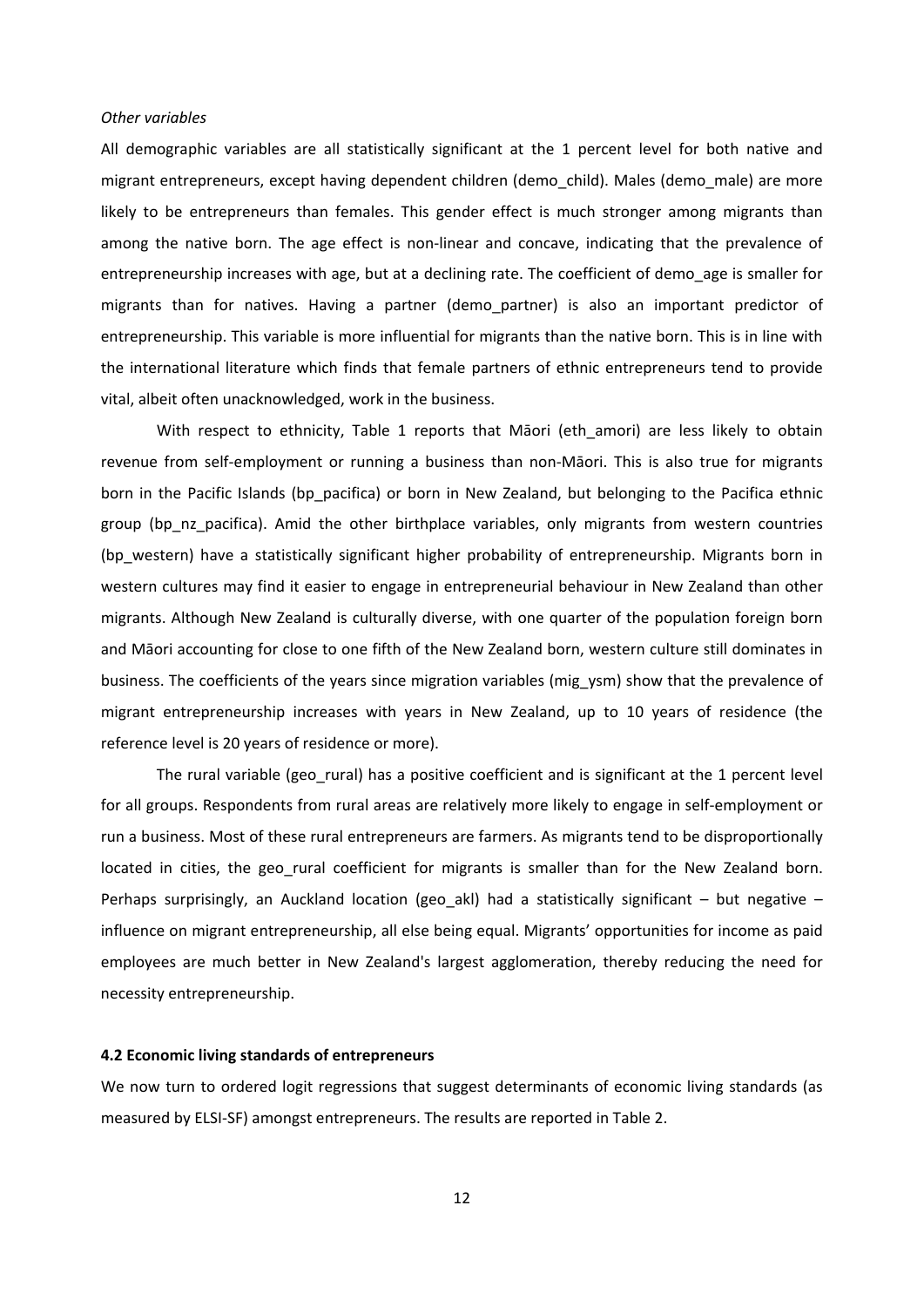#### Table 2 about here

#### *Social capital*

The social capital variables that relate to the presence of facilities, feelings of safety, access to help and being included (not feeling isolated) are all significantly and positively related to ELSI‐SF at the 1 percent level. Behavioural social capital factors (volunteering and participation in social activities) are statistically insignificant. The former social capital variables are indicative of the strength of networks. Stronger networks are associated with a higher ELSIE‐SF score, i.e. a higher living standard. Interestingly, these networks‐related social capital variables are of roughly equal importance for both migrant and native-born entrepreneurs.<sup>7</sup>

#### *Human capital*

Not surprisingly, part‐time employment has a significantly negative effect on the economic living standards for both migrant and native-born entrepreneurs. This can be attributed to such entrepreneurs not being able to commit to full-time work on their business, which is where they would need to be spending their time and energy to turn their firm into a major asset. The negative part‐time work effect is much stronger for migrants. Years of schooling exhibit a statistically significant positive effect on living standards for all groups, which is in line with the huge literature on the positive returns – in terms of economic living standards – to additional years of education. Entrepreneurs who describe themselves as doing managerial and professional work have higher living standards than those in other occupations. This is the case for both migrants and the native born.

#### *Other variables*

Having a partner is associated with higher economic living standards, but only for the native born. The positive effect of a partner on economic living standards is widely recognised in the literature (see e.g., Vespa and Painter, 2011). Moreover, there is negative relationship between having children and ELSI‐SF scores of entrepreneurs, with similar coefficient for both migrants and the native born. The inverse relationship between fertility and the economic standard of living is a fundamental finding in population economics (e.g., Poot and Siegers, 1992, in the New Zealand context). However, age and gender of the entrepreneur are mostly not statistically significant in these living standards regressions.

Migrant entrepreneurs born in Pacific countries (bp\_pacifica), born in the Pacific but with Asian ethnic identity (bp\_apac, predominantly Fijian Indians), those born in the Middle East, Latin America or Africa (bp\_melaa) and those born in Asia (bp\_asia) experience statistically significantly lower ELSI-SF scores. The western, ethnically European, population has generally a higher standard of living than

<sup>&</sup>lt;sup>7</sup> This can be confirmed by formal hypothesis testing of the equality of the regression coefficients.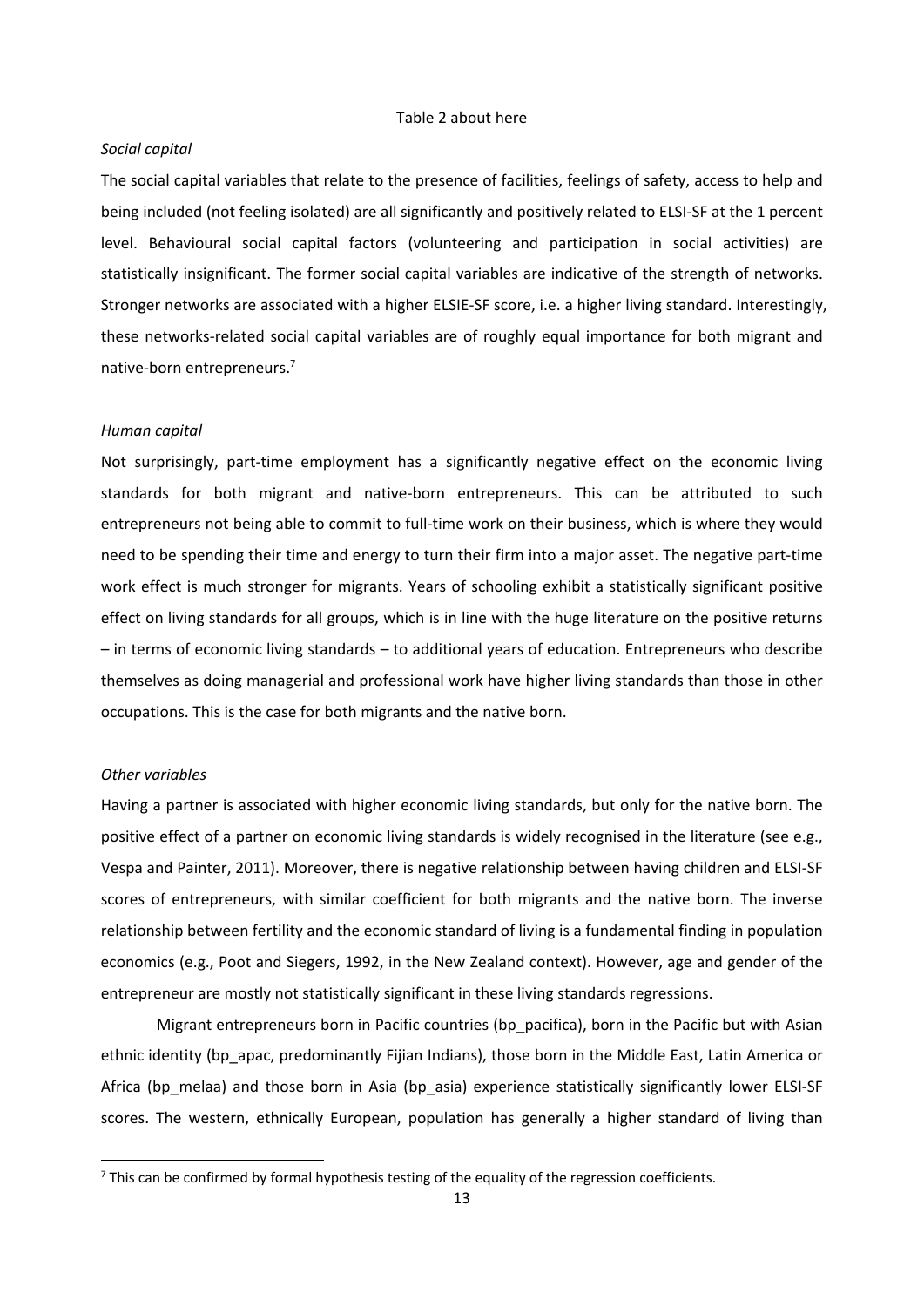other population groups, although the matter is more complex than can be investigated here. There is evidence of some discrimination in the labour market among non-European groups (Daldy et al., 2013). The geographic variables related to ELSI‐SF are mostly insignificant for both native born and migrant entrepreneurs. Reported living standards scores were lower in the 2010 and 2012 surveys than in the 2008 survey, but only for native born entrepreneurs. This is likely to be due to the 2008 Global Financial Crisis which may have subsequently impacted more on native‐born entrepreneurs, with immigrants in New Zealand being on average higher skilled than the native born.

#### **4.3 Income of entrepreneurs**

Table 3 reports the results for Mincerian OLS regressions regarding the determinants of the natural logarithm of personal income of entrepreneurs.

#### Table 3 about here

#### *Social capital*

In contrast to human capital, only a few social capital variables are related to entrepreneurial income. Participation in activities (ks\_part) is significant at the 5 percent level for migrant entrepreneurs, while feelings of safety (ks\_safe) and inclusion (ks\_included) are weakly significant for native born entrepreneurs. It can be argued that the causality runs here in the opposite direction: greater income facilitates greater participation in community activity as well as residential location in safer and more inclusive areas. However, assessing the causal nature of this interrelationship, e.g., by instrumental variables, remains a topic for future research. For both groups there is no evidence that volunteering (ks\_vol), access to help (ks\_help) and the accessibility of public facilities (geo\_facilities) are related to income.

#### *Human capital*

As is the case with earnings regressions generally, most of the human capital variables have a significant relationship with personal income. Not surprisingly, attitude to education was not related to personal income given that current income is a function of past investment in human capital not intentions with respect to future investment. Years of schooling are a significant determinant at the 1 percent level for native‐born entrepreneurs and at the 10 percent level for migrant entrepreneurs. The rate of return to an additional year of education is 4.4 percent for native-born entrepreneurs and 3.0 percent for foreign born entrepreneurs.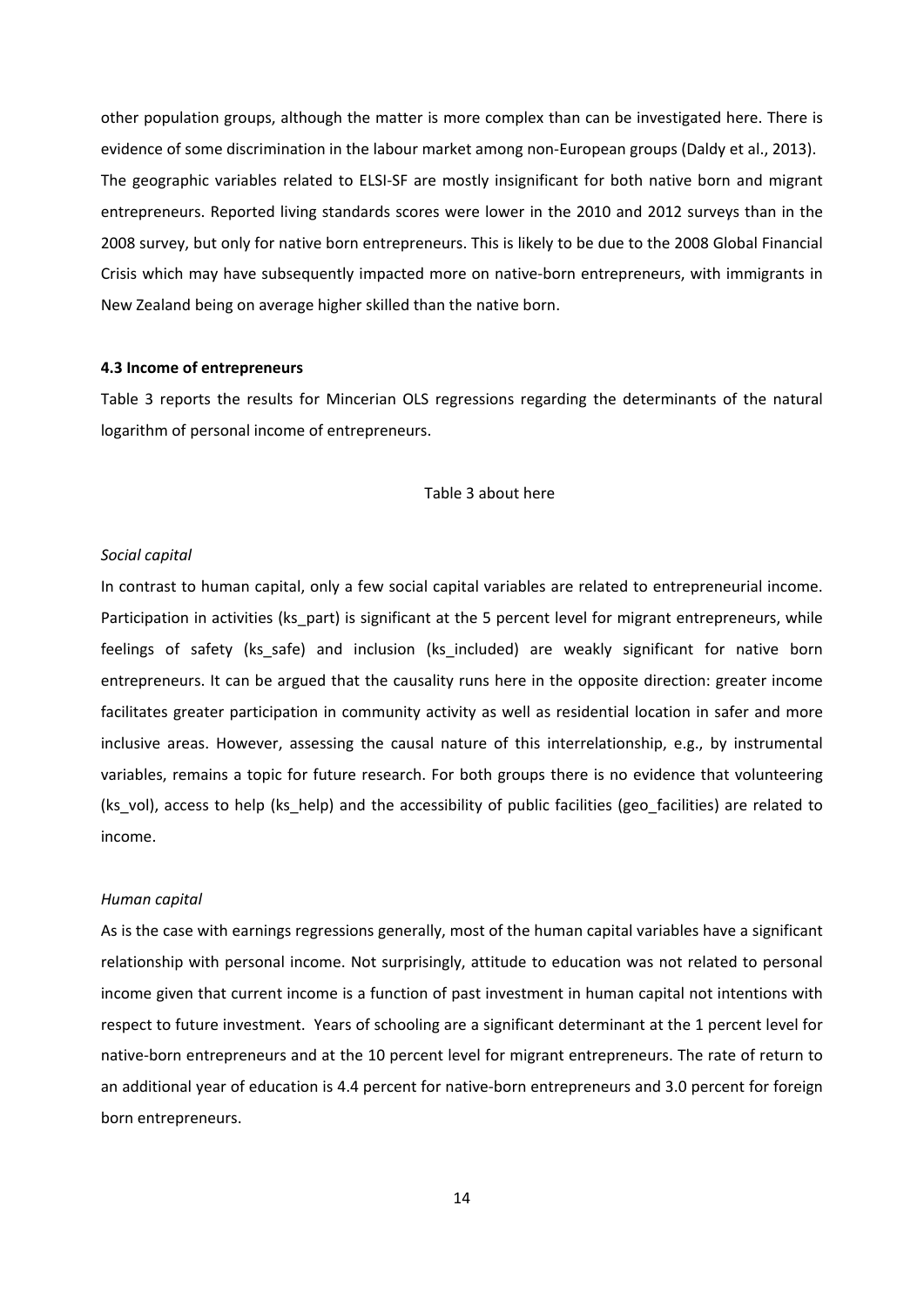The coefficients of the occupational dummies are all as expected, with the highest coefficients observed for self‐employed professional workers or professionals running a business, e.g., doctors and dentists in private practice. Interestingly, these coefficients are much larger for migrants than for the native born. This is consistent with the points‐based selection system of immigrants in New Zealand, which gives much weight to professional qualifications and skills.

#### *Other variables*

The regressions show the usual concave age earnings profile. The gender effect is also as expected. Male entrepreneurs earn, ceteris paribus, about 30 percent more than female entrepreneurs if they are native born and 40 percent more if they are foreign born. Having a partner and/or having children does not have a significant relationship with personal income for both groups of entrepreneurs.

The results of the income regressions with respect to the migration and ethnicity variables are fairly consistent with those of standard of living regressions. There is a significant negative relationship with personal income for Asian entrepreneurs, either those born in Asia (bp\_asia) or those born in the Pacific (bp apac). This suggests that migrants from these origins may be pushed into self-employment, or necessity entrepreneurship, rather than being attracted to start their own business due to an identified opportunity. Self-reported workplace discrimination is low on average, but relatively higher among Asian migrants in New Zealand (e.g., Daldy et al., 2013).

Migrant entrepreneurs who have been in New Zealand less than five years have statistically significant lower income (about 25 percent less) than those who have been longer in the country (see also Stillman and Maré, 2009). Native entrepreneurs in New Zealand's largest agglomeration, Auckland (which accounts for roughly one third of the country's population of 4.5 million), earn about 13 percent more than in other parts of the country. For migrants, the relative nominal (there is no adjustment for inter-urban differences in the cost of living) income gain in the Auckland agglomeration is even greater (15 percent), but the coefficient is only significant at the 10 percent level. Income of migrant entrepreneurs in the Canterbury region is 39 percent lower. The Global Financial Crisis and the large earthquake in Christchurch in February 2011 may have had a relatively large impact on this region. On average, though, the year of survey dummies are statistically insignificant. Finally, after controlling for the biggest cities, the other geographical dummies (main urban areas and rural areas are statistically insignificant.

15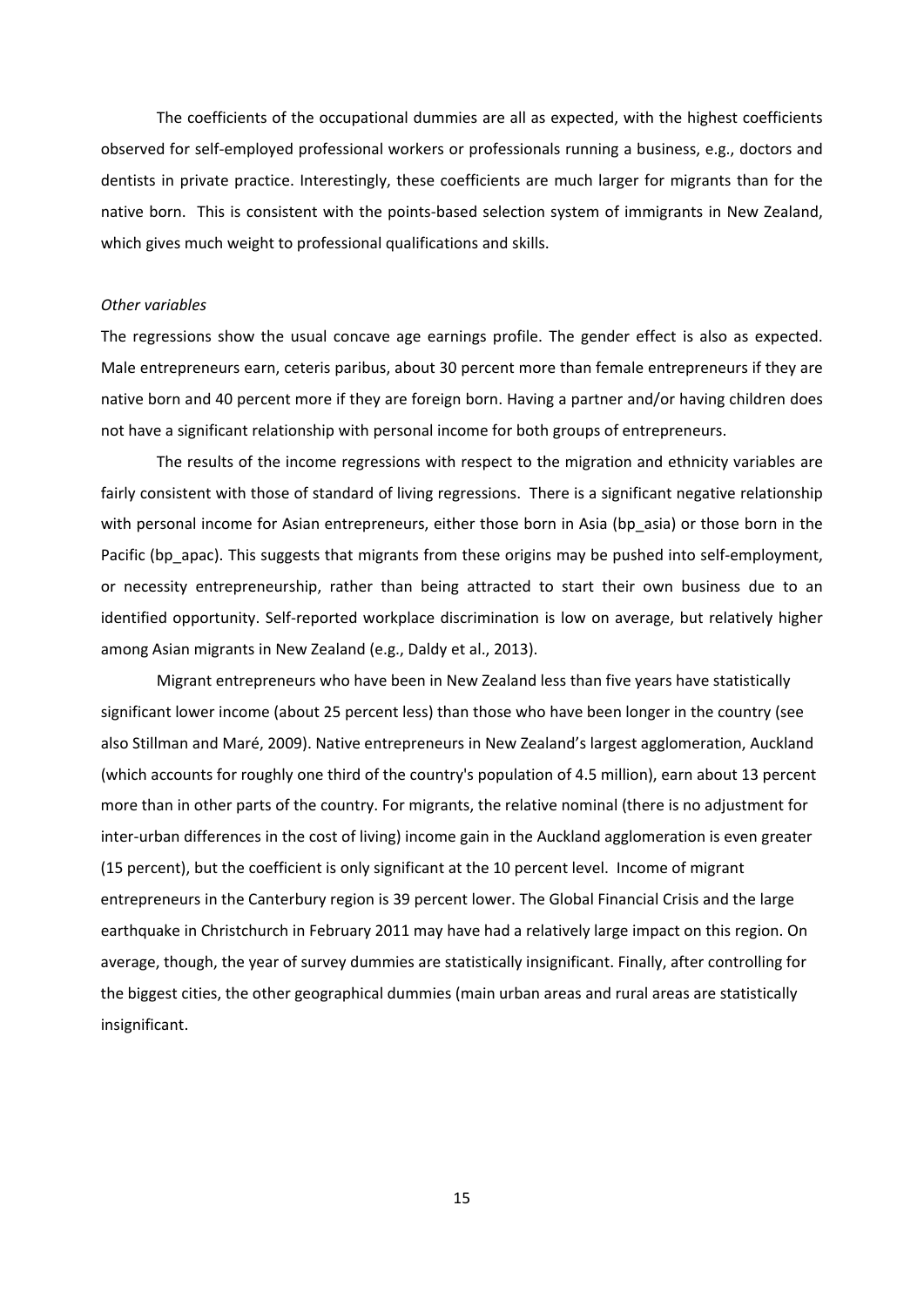#### **5 Final reflections**

Comparing the three sets of regressions, we find that the association between social capital variables and entrepreneurship prevalence and returns are rather different between native born and immigrants. The perception of safety in the local neighbourhood has a positive impact on both the incidence and payoff of entrepreneurship, but this effect is weaker or absent among migrants. For the latter, trust in others in their own migrant community may be more important than trust in others in their city generally. We should also note that the positive effect we observe of volunteering on the prevalence of migrant and native‐born entrepreneurship may not be causal, but reflect an unmeasured personal trait that positively impacts on both.

Although we cannot formerly test the strength of a causal link from volunteering to entrepreneurship, the existence of such a link is plausible because of the opportunity it provides to expand the respondents' networks and contacts through creating interactions with people outside the individual's typical social circle. Furthermore, the chance to develop skills that can be transferred to their own firm is especially important for migrants, who often find it difficult to obtain jobs where they would normally develop these skills, such as project management and budgeting (Alleyne, 2007). An additional benefit of volunteering for migrants can be the ability to become familiar with the local community and understand how it operates, which allows them to integrate so that they can confidently take advantage of any market opportunities.

However, our regressions do not provide evidence that volunteering "pays off", in that the living standards or incomes of entrepreneurs who engage in volunteering are higher than those of entrepreneurs who do not. Instead, strong networks do appear to pay off in the sense that entrepreneurs who feel socially included have higher living standards.

Generally, one explanation for the mixed performance of our social capital proxies in predicting entrepreneurship and its outcomes may be the focus on 'social cohesion', i.e. civil social capital, rather than business‐focused social capital which would theoretically have a more direct relationship to business outcomes (e.g., Westlund et al., 2014). Our focus on civil social capital was necessitated by the data. Additionally, the likelihood of becoming an entrepreneur and the resulting outcomes are partially determined by contextual factors beyond the characteristics of the individual that we cannot observe in our data. As Shane and Venkataraman (2000) noted, entrepreneurship arises when resourceful and innovative individuals connect with opportunities presented by the market. It is therefore likely that the opportunities presented by market forces have a greater ability to explain the incidence of migrant entrepreneurship than social capital variables do. It may also be that the literature on migrant entrepreneurship places too much emphasis on the social networks used by immigrants. This idea corroborates with the concept outlined in Van Der Leun and Kloosterman (1999) who argue that in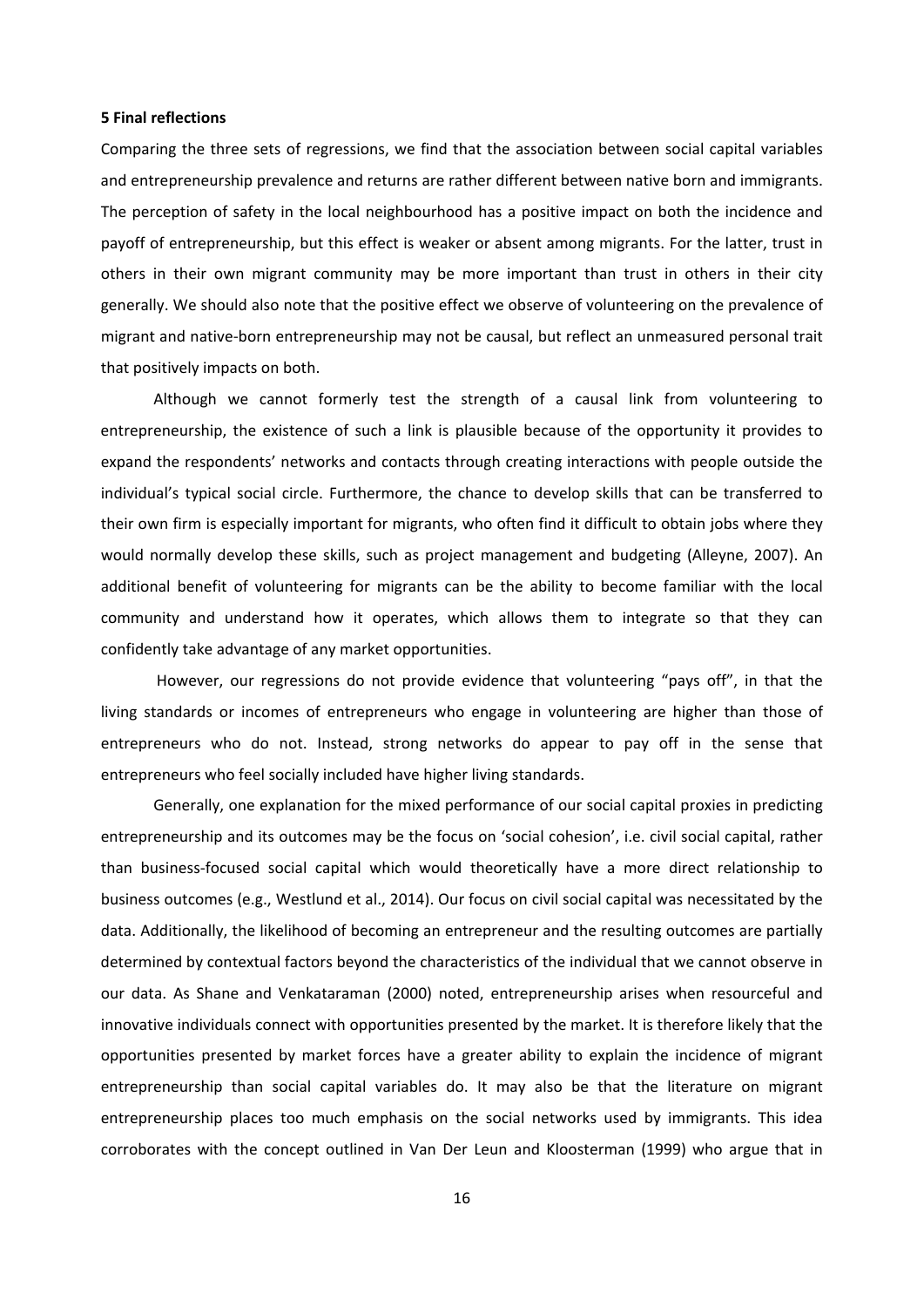order to determine the likelihood of engaging in entrepreneurship, researchers need to account not only for their embeddedness in social networks, but also for the wider socio‐economic environment of the host country. Our present pooled cross‐sectional data is not suited to testing such ideas. Instead, the emergence of the Integrated Data Infrastructure (IDI) in New Zealand, which provides longitudinal microdata from a mixture of public surveys and administrative systems, offers great promise for future in‐depth study of entrepreneurship (Statistics New Zealand, 2014).

There appears to be some heterogeneity in the results with respect to birthplace regions, with MELAA, Asian and Pacific countries having the relatively most adverse outcomes. Meanwhile, migrants from Western countries have a greater propensity to engage in entrepreneurial behaviour and have the greatest economic standard of living. This result may be explained by the fact that New Zealand shares a similar culture with other Western countries which makes taking advantage of opportunities easier for migrants with European ethnicity, as they may be more familiar with how New Zealand businesses and the institutional system operate, and how to access funding and other resources.

Interestingly, we find a gender effect in entrepreneurship prevalence and income but not in the living standards regressions. Being male increases entrepreneurship prevalence and relates to higher personal incomes. There are several explanations for this phenomenon in which native and migrant women share many of the same characteristics (Baycan-Levent, 2010). The issue of gender in entrepreneurship constitutes a wide branch of literature, but we note three general points here. Firstly, the time taken off work to raise children often adversely affects the career and salary progression for females. Secondly, men are more likely to engage in risky behaviour than women (Harris et al., 2006) which may contribute to their higher probability of becoming an entrepreneur. Thirdly, females often perceive the entrepreneurial area in less favourable light than their male counterparts and these perceptions can influence their behaviour (Langowitz and Minniti, 2007).

This study has several shortcomings, including the measurement of entrepreneurial income. The reported income covers any form of income and not just income derived from self‐employment or running a business. Additionally, to test for differences in risk attitudes between entrepreneurs and employees, it may be useful to contrast the entire distribution of income for the two groups (see e.g., evidence from Denmark by Åstebro et al., 2014).

Our research can be further enhanced by including productive and network social capital variables which are may be sourced from the Time Use Survey or the Social Indicators Survey from Statistics New Zealand. Other proxies of the performance of entrepreneurs, for instance patents registered (in the applicable sectors), could be added to the analysis. Future research can also investigate the demography and life course of the business start‐ups and measure the success of entrepreneurial firms, and the factors that influence this success, with a particular focus on migrant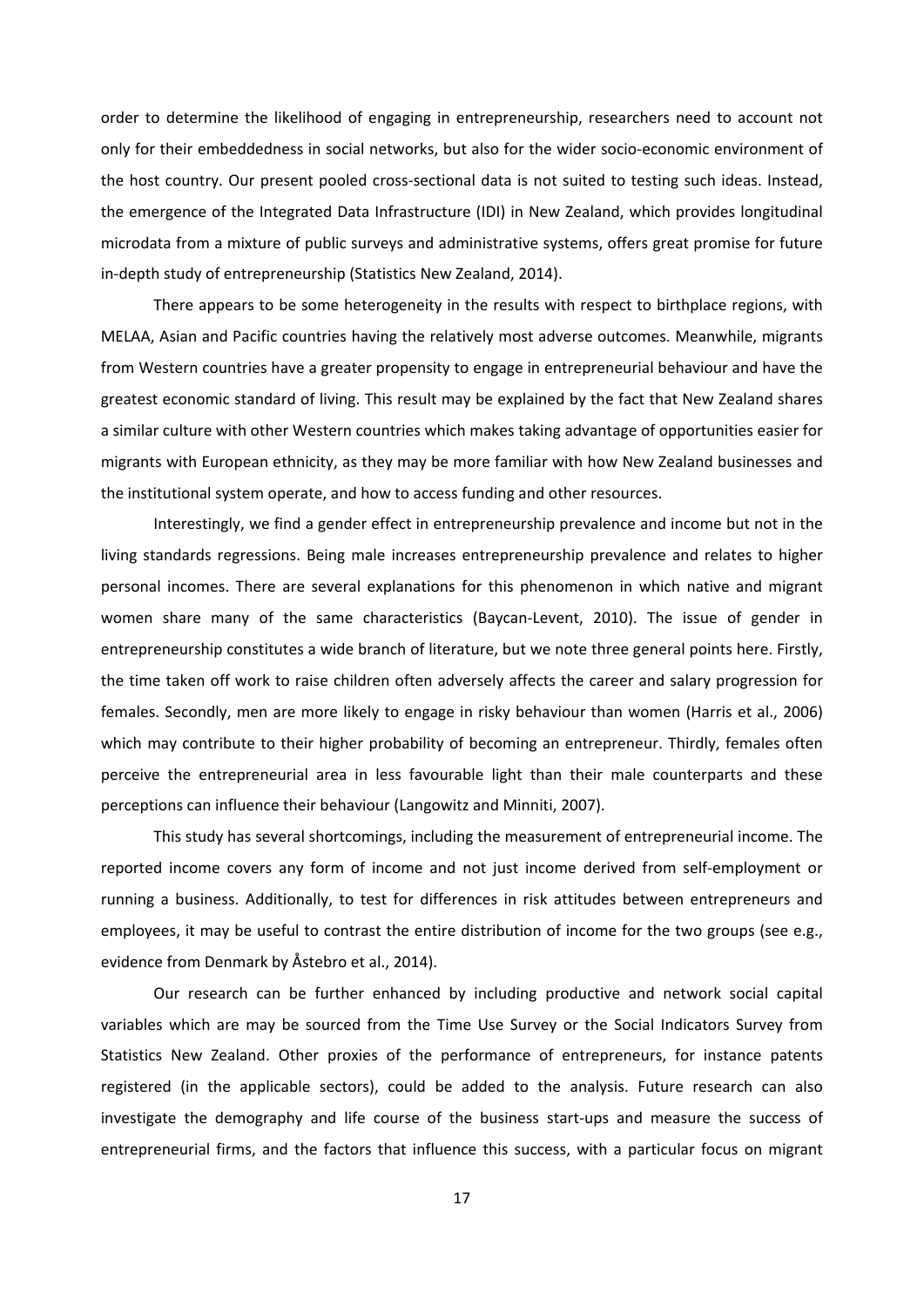businesses. As noted above, our available data did not contain some preferred 'business focused' social capital measures. Clearly, a longitudinal framework (for example, as provided by New Zealand's IDI) and the construction of exogenous instruments that enable the assessment of causal effects are promising directions for future empirical research. Such research may contribute to a better understanding of how immigration policy can enhance social cohesion, entrepreneurship, and stronger economic growth.

#### **References**

- Acs, Z.J., and Szerb, L. (2007). Entrepreneurship, economic growth and public policy. *Small Business Economics*, 28(2), 109‐122.
- Alleyne, S. (2007). Volunteering helps you, too. *Black Enterprise*, 37(11), 74.
- Åstebro, T., Herz, H., Nanda, R. and Weber, R.A. (2014). Seeking the roots of entrepreneurship: insights from behavioural economics. *Journal of Economic Perspectives,* 28(3), 49‐70.
- Baron, R.A., and Markman, G.D. (2003). Beyond social capital: The role of entrepreneurs' social competence in their financial success. *Journal of Business Venturing*, 18(1), 41‐60.
- Basu, A., and Goswami, A. (1999). South Asian entrepreneurship in Great Britain: factors influencing growth. *International Journal of Entrepreneurial Behaviour and Research*, 5(5), 251‐275.
- Baycan‐Levent, T. (2010). Migrant women entrepreneurship in OECD countries. In: Open for Business: Migrant Entrepreneurship in OECD Countries, p.227‐254. Paris: OECD Publishing.
- Baycan‐Levent, T., and Nijkamp, P. (2009). Characteristics of migrant entrepreneurship in Europe. Entrepreneurship and Regional Development, 21(4), 375‐397.
- Block, J. H., and Wagner, M. (2010). Necessity and opportunity entrepreneurs in Germany: Characteristics and earnings differentials. *Schmalenbach Business Review*, 62, 154‐174.
- Casson, M., and Della, G.M. (2007). Entrepreneurship and social capital: Analysing the impact of social networks on entrepreneurial activity from a rational action perspective. International Small Business Journal, 25(3), 220‐244.
- Constant, A., and Zimmermann, K.F. (2006). The making of entrepreneurs in Germany: Are native men and immigrants alike? *Small Business Economics*, 26(3), 279‐300.
- Courtois, R. (2009). Measuring Quality of Life. *Region Focus*, 13(3), 12‐15.
- Cruickshank, P., and Rolland, D. (2006). Entrepreneurial success through networks and social capital: Exploratory considerations from GEM research in New Zealand, *Journal of Small Business and Entrepreneurship*, 19(1), 63‐80.
- Daldy, B., Poot, J., and Roskruge, M. (2013). Perception of workplace discrimination among immigrants and native born New Zealanders. *Australian Journal of Labour Economics*, 16(1), 137‐154.
- Davidsson, P., and Honig, B. (2003). The role of social and human capital among nascent entrepreneurs. *Journal of Business Venturing*, 18(3), 301‐331.
- De Bruin, A. (1996). From cultural to economic capital: Community employment creation in Otara. Retrieved from http://ojs.victoria.ac.nz/LEW/article/view/962/775
- De Carolis, D. M., and Saparito, P. (2006). Social capital, cognition, and entrepreneurial opportunities: A theoretical framework. *Entrepreneurship theory and practice*, 30(1), 41‐56.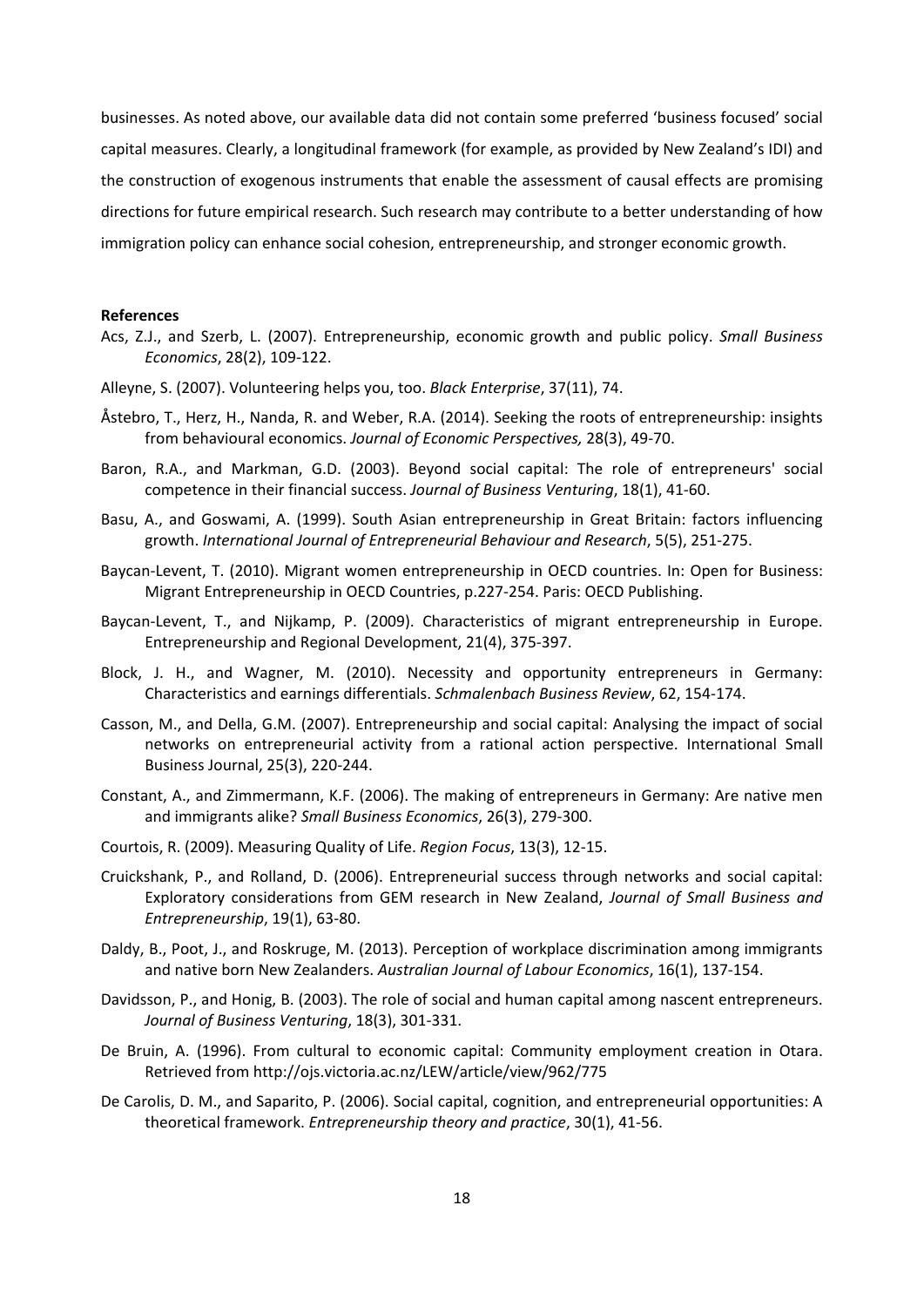- Eraydin, A., Tasan‐Kok, T., and Vranken, J. (2010). Diversity matters: Immigrant entrepreneurship and contribution of different forms of social integration in economic performance of cities. European Planning Studies, 18(4), 521‐543.
- Fairlie, R.W. and Lofstrom, M. (2015). Immigration and entrepreneurship. In: B.R. Chiswick and P.W. Miller (eds) *Handbook of the Economics of International Migration*, Volume 1B. Amsterdam: North‐Holland Elsevier.
- Galbraith, C.S., Rodriguez, C.L., and Stiles, C.H., (2007). Social capital as a club good: The case of ethnic communities and entrepreneurship. *Journal of Enterprising Communities*, 1(1), 38‐53.
- Harris, C., Jenkins, M., and Glaser, D. (2006). Gender differences in risk assessment: Why do women take fewer risks than men? *Judgment and Decision Making Journal*, 1(1), 48‐63.
- Ibrahim, G., and Galt, V. (2011). Explaining ethnic entrepreneurship: An evolutionary economics approach. *International Business Review*, 20(6), 607‐613.
- Jensen, J., Krishnana, V., Hodgson, R., Sathiyandra, S.G., Templeton, R., Jones, D., Goldstein‐Hawes, R., and Beynon, P. (2006). New Zealand Living Standards 2004. Retrieved from http://www.msd.govt.nz/documents/about-msd-and-our-work/publicationsresources/monitoring/living‐standards‐report.pdf.
- Jones, T., and Ram, M. (2011). Ethnic entrepreneurs and urban regeneration. In: A. Southern (ed.) *Enterprise, Deprivation and Social exclusion: The Role of Small Business in Addressing Social and Economic Inequalities*. New York: Routledge.
- Kerr, W.R., Nanda, R. and Rhodes‐Kropf, M. (2014). Entrepreneurship as experimentation. *Journal of Economic Perspectives,* 28(3), 25‐48.
- Kleinhans, R., Priemus, H., and Engbersen, G. (2007). Understanding social capital in recently restructured urban neighbourhoods: Two case studies in Rotterdam. *Urban Studies*, 44(5‐6), 1069‐1091.
- Kloosterman, R., and Rath, J. (2001). Immigrant entrepreneurs in advanced economies: mixed embeddedness further explored. *Journal of Ethnic and Migration Studies*, 27(2), 189‐201.
- Langowitz, N., and Minniti, M. (2007). The entrepreneurial propensity of women. *Entrepreneurship Theory and Practice*, 31(3), 341‐364
- Levie, J. (2007). Immigration, in‐migration, ethnicity and entrepreneurship in the United Kingdom. *Small Business Economics*, 28(2/3), 143‐169.
- Manski, C.F., and Xie, Y. (1989). The logit model and response‐based samples. *Sociological Methods and Research*, 17(3), 283‐302.
- Massari, R. (2005). A measure of welfare based on permanent income hypothesis: An application on Italian households budgets. *Giornale Degli Economisti e Annali Di Economia*, 64(1), 55‐91.
- Nijkamp, P., Sahin, M., and Baycan‐Levent, T. (2010). Migrant entrepreneurship and new urban economic opportunities: Identification of critical success factors by means of qualitative pattern recognition analysis. *Tijdschrift Voor Economische En Sociale Geografie*, 101(4), 371‐391.
- OECD (2010). *Open for business: Migrant Entrepreneurship in OECD Countries*. Washington: Organisation for Economic Cooperation and Development (OECD).
- Ohlsson, H., Broomé, P. and Bevelander, P. (2012). Self‐employment of immigrants and natives in Sweden – a multilevel analysis. *Entrepreneurship & Regional Development,* 25(5‐6), 405‐423.
- Pendakur, R., and Mata, F. (1999). Immigration, labor force integration and the pursuit of self‐ employment. *International Migration Review*, 33(2), 378‐402.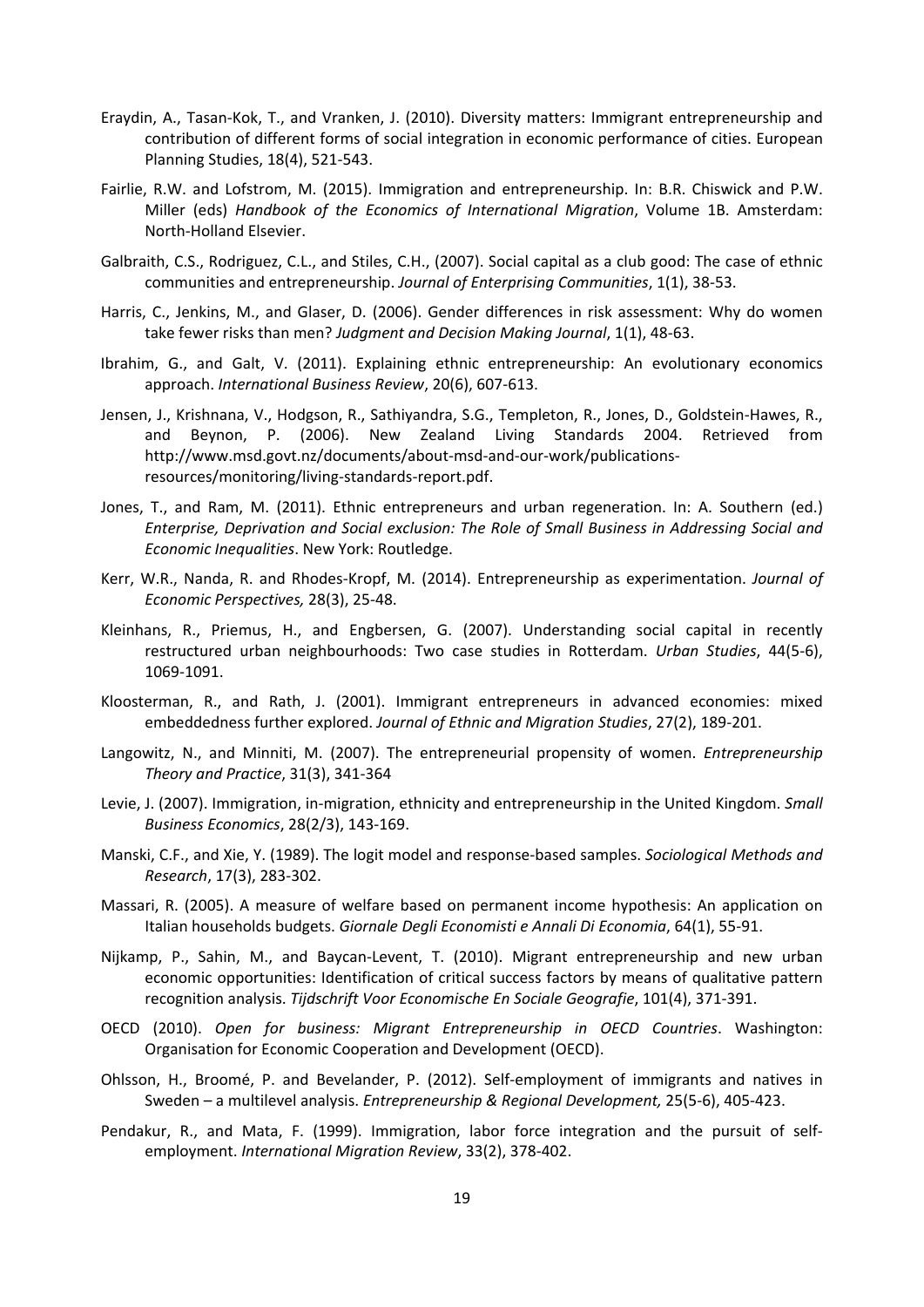- Perry, B. (2009). Non‐income measures of material standard of living and hardship: first results from the 2008 New Zealand Living Standards Survey, with international comparisons. Working Paper No. 01/09. Ministry of Social Development.
- Poot, J. and Roskruge, M. (2013). Internationalisation of education and returns in the labour market. *Studies in Regional Science*, 43(1): 61‐78.
- Poot, J. and Siegers, J.J. (1992). An economic analysis of fertility and female labour force participation in New Zealand. *New Zealand Economic Papers*, 26(2): 219‐248.
- Putnam, R.D. (2007). E pluribus unum: Diversity and community in the twenty‐first century ‐ The 2006 Johan Skytte Prize Lecture. *Scandinavian Political Studies*, 30(2), 137‐174.
- Putnam, R.D., (1995). Bowling Alone: America's Declining Social Capital. *Journal of Democracy*, 6(1), 65‐ 78
- Reynolds, P. D.,Camp, S. M., Bygrave, W. D., Autio, E. and M. Hay, (2002). Global Entrepreneurship Monitor. 2001 Executive Report, Babson College, London Business School
- Roskruge, M. (2013). *Selected Econometric Models of Social Capital Formation in New Zealand*. Doctoral dissertation, University of Waikato, New Zealand.
- Roskruge, M., Grimes, A., McCann, P., and Poot, J. (2012). Social capital and regional social infrastructure investment: Evidence from New Zealand. *International Regional Science Review*, 35(1), 3‐25.
- Sahin, K., and Ilhan‐Nas, T. (2011). International ethnic entrepreneurship: Antecedents, outcomes and environmental context. *International Business Review*, 20(6), 614‐626.
- Sequeira, J.M., and Rasheed, A.A. (2006). Start‐up and growth of immigrant small businesses: the impact of social and human capital. *Journal of Developmental Entrepreneurship*, 11(4), 357‐375.
- Shane, S., and Venkataraman, S. (2000). The promise of entrepreneurship as a field of research. *The Academy of Management Review*, 25(1), 217‐226.
- Shinnar, R.S., and Young, C.A. (2008). Hispanic immigrant entrepreneurs in the Las Vegas Metropolitan area: Motivations for entry into outcomes of self‐employment. *Journal of Small Business Management*, 46(2), 242–262.
- Statistics New Zealand (2014). Integrated Data Infrastructure. Retrieved from http://www.stats.govt.nz/browse\_for\_stats/snapshots-of-nz/integrated-data-infrastructure.aspx
- Sternberg, R., Brixy, U. and Schlapfner, J. F. (2006). Global Entrepreneurship Monitor. Länderbericht Deutschland 2005. Universität Hannover and IAB.
- Stillman, S. and Maré, D.C. (2009). The labour market adjustment of immigrants in New Zealand. *Economic Impacts of Immigration Working Paper*. Wellington: Department of Labour.
- Tolciu, A. (2011). Migrant entrepreneurs and social capital: A revised perspective. *International Journal of Entrepreneurial Behaviour & Research*, 17(4), 409‐427.
- Turkina, E., and Thai, M. (2013). Social capital, networks, trust and immigrant entrepreneurship: A cross‐country analysis. *Journal of Enterprising Communities: People and Places in the Global Economy*, 7(2), 108‐124.
- Van Der Leun, J., and Kloosterman, R. (1999). Mixed embeddedness: (in)formal economic activities and immigrant businesses in the Netherlands. *International Journal of Urban and Regional Research*, 23(2), 252‐266.
- Vespa, J., and Painter, M. A. (2011). Cohabitation history, marriage, and wealth accumulation. *Demography*, 48(3), 983‐1004.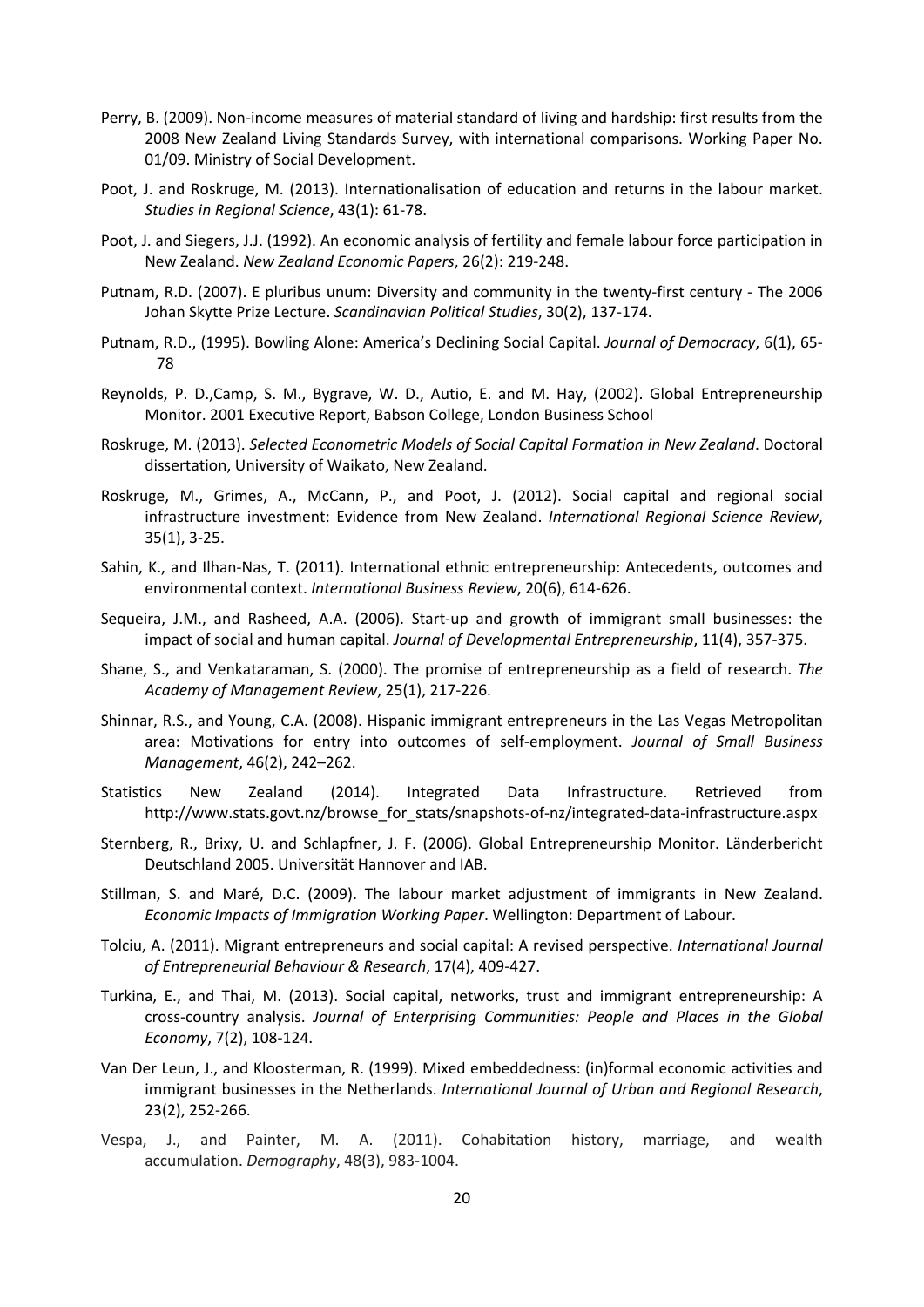- Wang, X., and Maani, S. (2014). Ethnic capital and self-employment: a spatially autoregressive network approach. *IZA Journal of Migration*, 3:18.
- Westlund, H. (2011). Multidimensional entrepreneurship: theoretical considerations and Swedish empirics. *Regional Science Policy & Practice*, 3(3), 199‐219.
- Westlund, H., and Bolton, R. (2003). Local social capital and entrepreneurship. *Small Business Economics*, 21(2), 77‐113.
- Westlund, H., and Gawell, M. (2012). Building social capital for social entrepreneurship. *Annals of Public and Cooperative Economics*, 83(1), 101‐116.
- Westlund, H., Larsson, J. P., and Olsson, A. R. (2014). Start-ups and local entrepreneurial social capital in the municipalities of Sweden. *Regional studies*, 48(6), 974‐994.
- Woolcock, M. (1998). Social capital and economic development: Toward a theoretical synthesis and policy framework. *Theory and Society*, 27(2), 151‐208.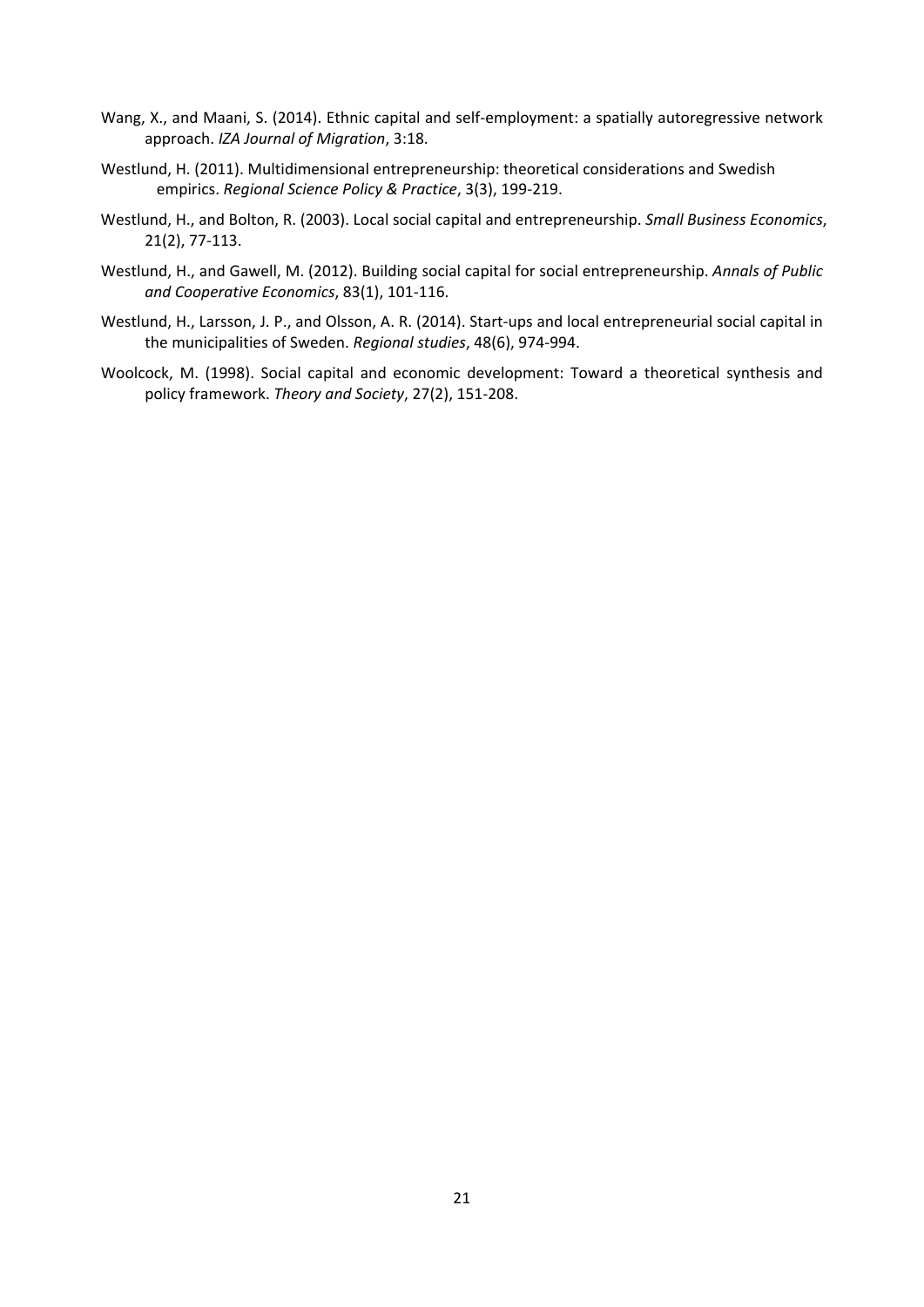|                          | (1)         | (2)         | (3)         |
|--------------------------|-------------|-------------|-------------|
| VARIABLES                | ent_slfemp  | ent_slfemp  | ent_slfemp  |
|                          | Pooled      | Native      | Migrant     |
| Social capital variables |             |             |             |
| geo_facilities           | $-0.029$    | 0.030       | $-0.215$    |
|                          | (0.096)     | (0.112)     | (0.184)     |
| ks_safe                  | $0.150***$  | $0.027**$   | 0.039       |
|                          | (0.052)     | (0.012)     | (0.024)     |
| ks_help                  | 0.061       | 0.084       | 0.029       |
|                          | (0.111)     | (0.141)     | (0.185)     |
| ks_included              | $-0.004$    | 0.071       | $-0.251**$  |
|                          | (0.050)     | (0.058)     | (0.105)     |
| ks_vol                   | $0.406***$  | $0.409***$  | $0.392***$  |
|                          | (0.051)     | (0.057)     | (0.114)     |
| ks_part                  | $0.109**$   | $0.124**$   | 0.064       |
|                          | (0.049)     | (0.056)     | (0.110)     |
| Human capital variables  |             |             |             |
| edu_negatt               | 0.193       | 0.186       | 0.222       |
|                          | (0.136)     | (0.146)     | (0.383)     |
| emp_part                 | $-0.221***$ | $-0.235***$ | $-0.190$    |
|                          | (0.062)     | (0.070)     | (0.135)     |
| emp_fixt                 | $-1.826***$ | $-1.833***$ | $-1.850***$ |
|                          | (0.139)     | (0.160)     | (0.285)     |
| emp_perm                 | $-2.019***$ | $-2.009***$ | $-2.115***$ |
|                          | (0.053)     | (0.060)     | (0.117)     |
| edu_yos                  | $0.063***$  | $0.069***$  | $0.045*$    |
|                          | (0.012)     | (0.014)     | (0.025)     |
| edu_os                   | 0.036       | $-0.745***$ | $0.294**$   |
|                          | (0.078)     | (0.371)     | (0.132)     |
| postgrad                 | $-0.042$    | 0.001       | $-0.129$    |
|                          | (0.057)     | (0.067)     | (0.114)     |
| trade                    | $0.316***$  | $0.425***$  | $-0.090$    |
|                          | (0.078)     | (0.089)     | (0.179)     |
| Demographic variables    |             |             |             |
| demo_partner             | $0.526***$  | $0.497***$  | $0.638***$  |
|                          | (0.054)     | (0.060)     | (0.128)     |
| demo_age                 | $0.166***$  | $0.172***$  | $0.134***$  |
|                          | (0.012)     | (0.013)     | (0.026)     |
| demo_age2/100            | $-0.001***$ | $-0.001***$ | $-0.001***$ |
|                          | (0.000)     | (0.000)     | (0.000)     |
| demo_child               | 0.045       | 0.038       | 0.105       |
|                          | (0.055)     | (0.063)     | (0.116)     |
| demo_male                | $0.451***$  | $0.394***$  | $0.681***$  |
|                          | (0.053)     | (0.061)     | (0.114)     |

### **Table 1: Logit regression models of entrepreneurship**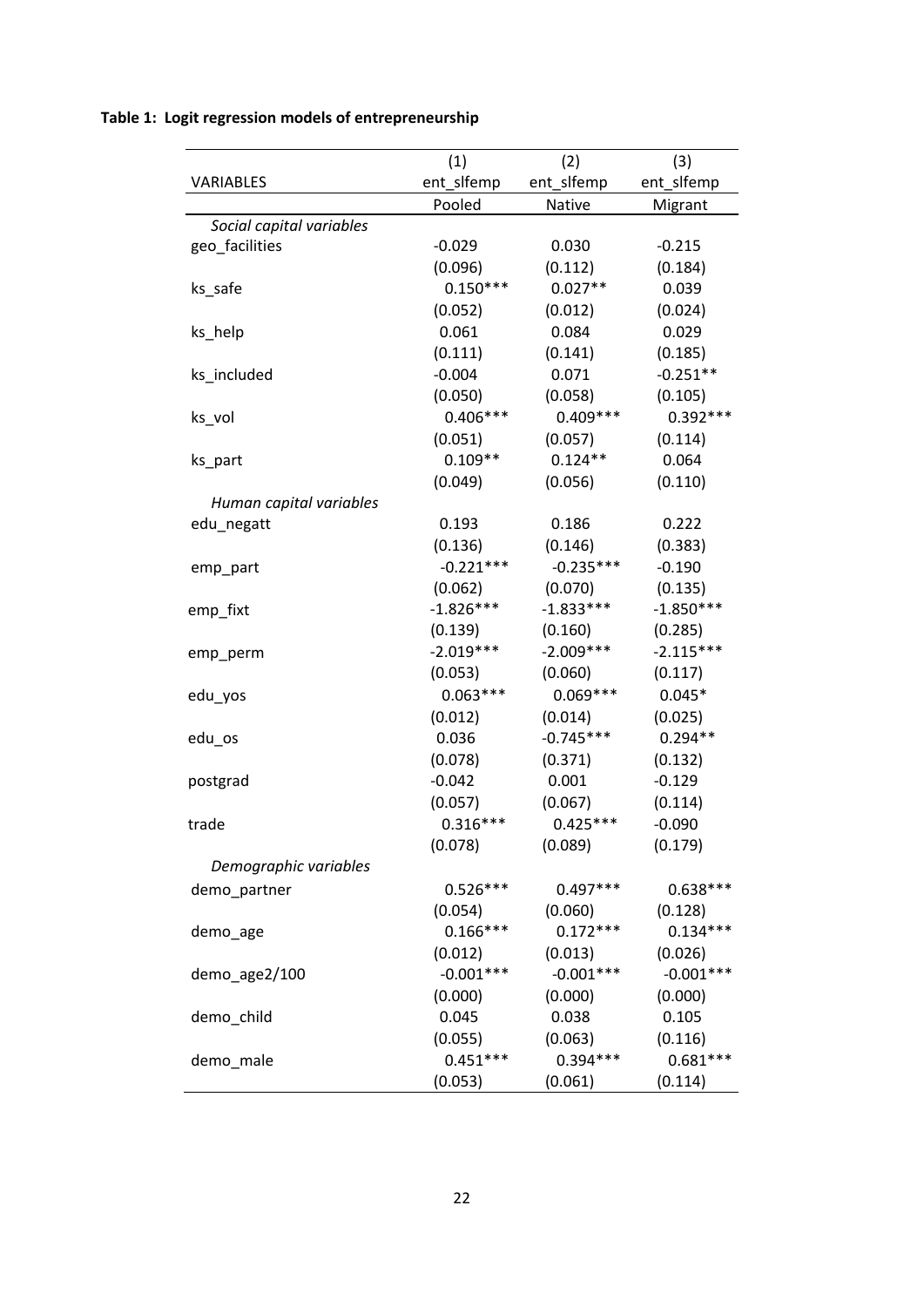#### **Table 1 continued**

| VARIABLES<br>ent_slfemp<br>ent_slfemp               | ent_slfemp  |
|-----------------------------------------------------|-------------|
| Pooled<br>Native<br>Migrant                         |             |
| Migrant and ethnicity variables                     |             |
| $-1.136***$<br>$-1.128***$<br>$-0.867$<br>eth_maori |             |
| (0.131)<br>(1.066)<br>(0.129)                       |             |
| $-0.743**$<br>$-0.723**$<br>bp_nz_pacifica          |             |
| (0.327)<br>(0.328)                                  |             |
| $-0.038$<br>bp_western                              | $0.332**$   |
| (0.093)<br>(0.141)                                  |             |
| $-2.176***$<br>bp_pacifica                          | $-1.936***$ |
| (0.328)<br>(0.349)                                  |             |
| $-0.177$<br>0.127<br>bp_apac                        |             |
| (0.297)<br>(0.309)                                  |             |
| $-0.389**$<br>$-0.069$<br>bp_melaa                  |             |
| (0.174)<br>(0.185)                                  |             |
| $-0.238$<br>bp_asia                                 |             |
| (0.151)                                             |             |
| $-0.602***$<br>mig_ysm0_4                           | $-1.017***$ |
| (0.180)<br>(0.205)                                  |             |
| $-0.157$<br>mig_ysm5_9                              | $-0.469***$ |
| (0.152)<br>(0.172)                                  |             |
| 0.114<br>$-0.167$<br>mig_ysm10_14                   |             |
| (0.180)<br>(0.166)                                  |             |
| $0.445**$<br>0.239<br>mig_ysm15_19                  |             |
| (0.185)<br>(0.177)                                  |             |
| Geographical variables                              |             |
| $-0.051$<br>0.007<br>geo_akl                        | $-0.232***$ |
| (0.065)<br>(0.076)<br>(0.131)                       |             |
| $-0.228$<br>$-0.104$<br>$-0.074$<br>geo_wel         |             |
| (0.071)<br>(0.081)<br>(0.152)                       |             |
| $-0.101$<br>$-0.081$<br>$-0.239$<br>geo_cant        |             |
| (0.068)<br>(0.074)<br>(0.169)                       |             |
| $-0.003$<br>0.005<br>$-0.023$<br>geo_mainurb        |             |
| (0.072)<br>(0.066)<br>(0.172)                       |             |
| $1.124***$<br>$1.093***$<br>geo_rural               | $0.981***$  |
| (0.083)<br>(0.089)<br>(0.224)                       |             |
| Year of survey                                      |             |
| $-0.108**$<br>$-0.123**$<br>$-0.034$<br>gss10       |             |
| (0.055)<br>(0.122)<br>(0.062)                       |             |
| $-0.150***$<br>$-0.156***$<br>$-0.118$<br>gss12     |             |
| (0.056)<br>(0.063)<br>(0.125)                       |             |
|                                                     |             |
| $-5.903***$<br>$-6.312***$<br>Constant              | $-4.448***$ |
| (0.404)<br>(0.350)<br>(0.750)                       |             |
| 15,541<br>11,993<br>3,548<br>Observations           |             |
| Adjusted R-squared<br>0.213<br>0.212<br>0.227       |             |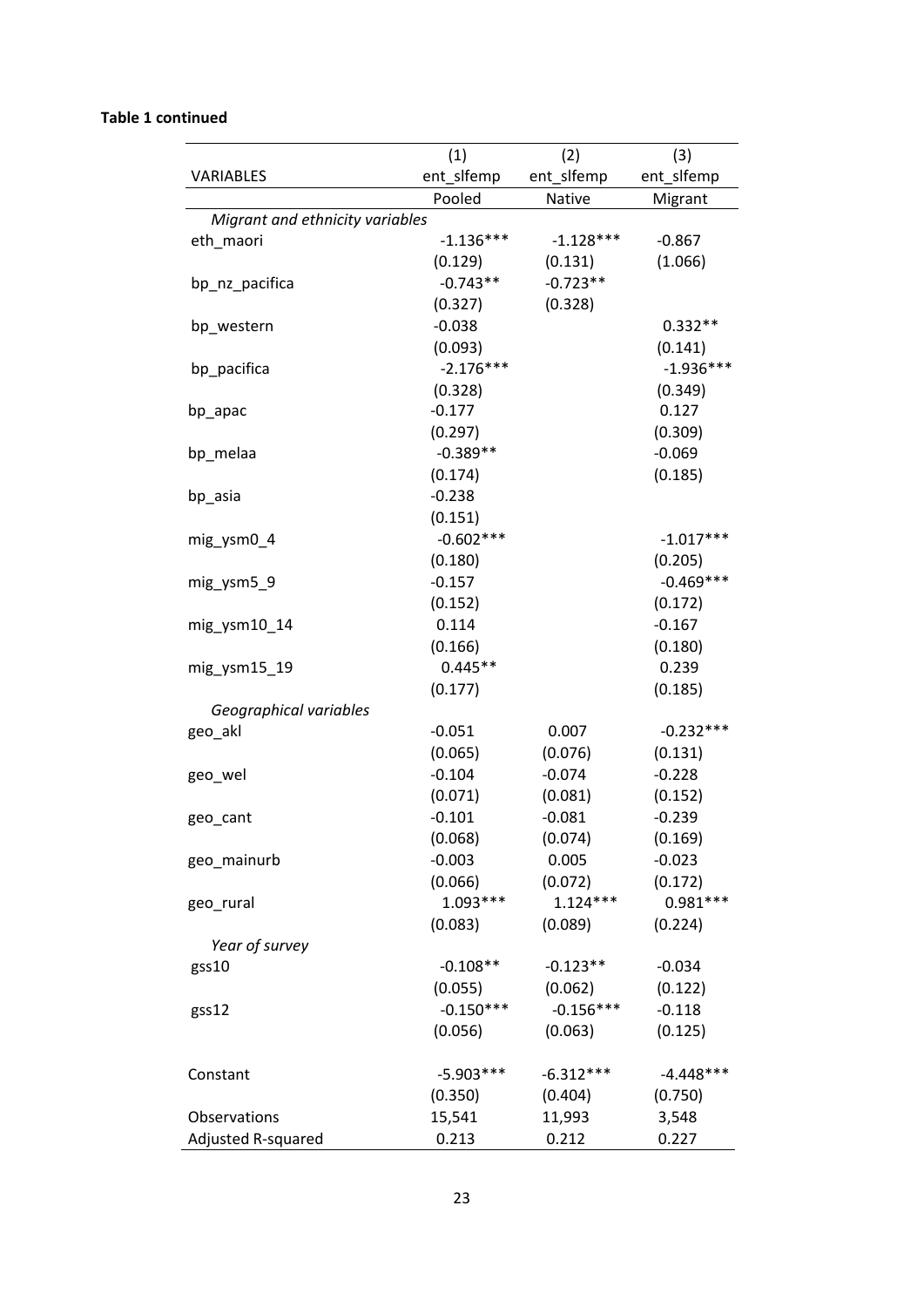|                                 | (1)         | (2)         | (3)         |
|---------------------------------|-------------|-------------|-------------|
| <b>VARIABLES</b>                | hk_elsi_cat | hk_elsi_cat | hk_elsi_cat |
|                                 | Pooled      | Native      | Migrant     |
| Social capital variables        |             |             |             |
| geo_facilities                  | $0.534***$  | $0.539***$  | $0.502*$    |
|                                 | (0.135)     | (0.157)     | (0.266)     |
| ks_safe                         | $0.344***$  | $0.358***$  | $0.288*$    |
|                                 | (0.077)     | (0.087)     | (0.171)     |
| ks_help                         | $0.662***$  | $0.741***$  | $0.503*$    |
|                                 | (0.160)     | (0.200)     | (0.274)     |
| ks_included                     | $0.872***$  | $0.847***$  | $0.972***$  |
|                                 | (0.075)     | (0.086)     | (0.157)     |
| ks_vol                          | 0.032       | 0.079       | $-0.208$    |
|                                 | (0.072)     | (0.081)     | (0.168)     |
| ks_part                         | $-0.034$    | $-0.040$    | 0.052       |
|                                 | (0.072)     | (0.081)     | (0.163)     |
| Human capital variables         |             |             |             |
| emp_part                        | $-0.299***$ | $-0.221**$  | $-0.606***$ |
|                                 | (0.084)     | (0.096)     | (0.182)     |
| edu_yos                         | $0.103***$  | $0.098***$  | $0.132***$  |
|                                 | (0.017)     | (0.019)     | (0.038)     |
| manager                         | $0.425***$  | $0.388***$  | $0.533**$   |
|                                 | (0.115)     | (0.130)     | (0.255)     |
| professional                    | $0.444***$  | $0.414***$  | $0.472*$    |
|                                 | (0.129)     | (0.149)     | (0.270)     |
| retail_admin                    | 0.188       | 0.162       | 0.312       |
|                                 | (0.129)     | (0.146)     | (0.288)     |
| trade_technical                 | 0.018       | $-0.042$    | 0.217       |
|                                 | (0.130)     | (0.146)     | (0.287)     |
| Demographic variables           |             |             |             |
| demo_partner                    | $0.569***$  | $0.610***$  | 0.295       |
|                                 | (0.082)     | (0.091)     | (0.201)     |
| demo_age                        | $0.035*$    | 0.033       | 0.053       |
|                                 | (0.018)     | (0.021)     | (0.039)     |
| demo_age2/100                   | $-0.000$    | $-0.000$    | $-0.000$    |
|                                 | (0.000)     | (0.000)     | (0.000)     |
| demo_child                      | $-0.517***$ | $-0.509***$ | $-0.569***$ |
|                                 | (0.081)     | (0.092)     | (0.177)     |
| demo_male                       | $-0.051$    | $-0.004$    | $-0.246$    |
|                                 | (0.079)     | (0.091)     | (0.170)     |
| Migrant and ethnicity variables |             |             |             |
| eth_maori                       | 0.012       | $-0.001$    | 1.448       |
|                                 | (0.208)     | (0.210)     | (1.683)     |
| bp_nz_pacifica                  | 0.335       | 0.322       |             |
|                                 | (0.564)     | (0.566)     |             |
| bp_western                      | 0.384       |             |             |
|                                 | (0.804)     |             |             |

### **Table 2: Ordered logit regression models of economic living standards of entrepreneurs**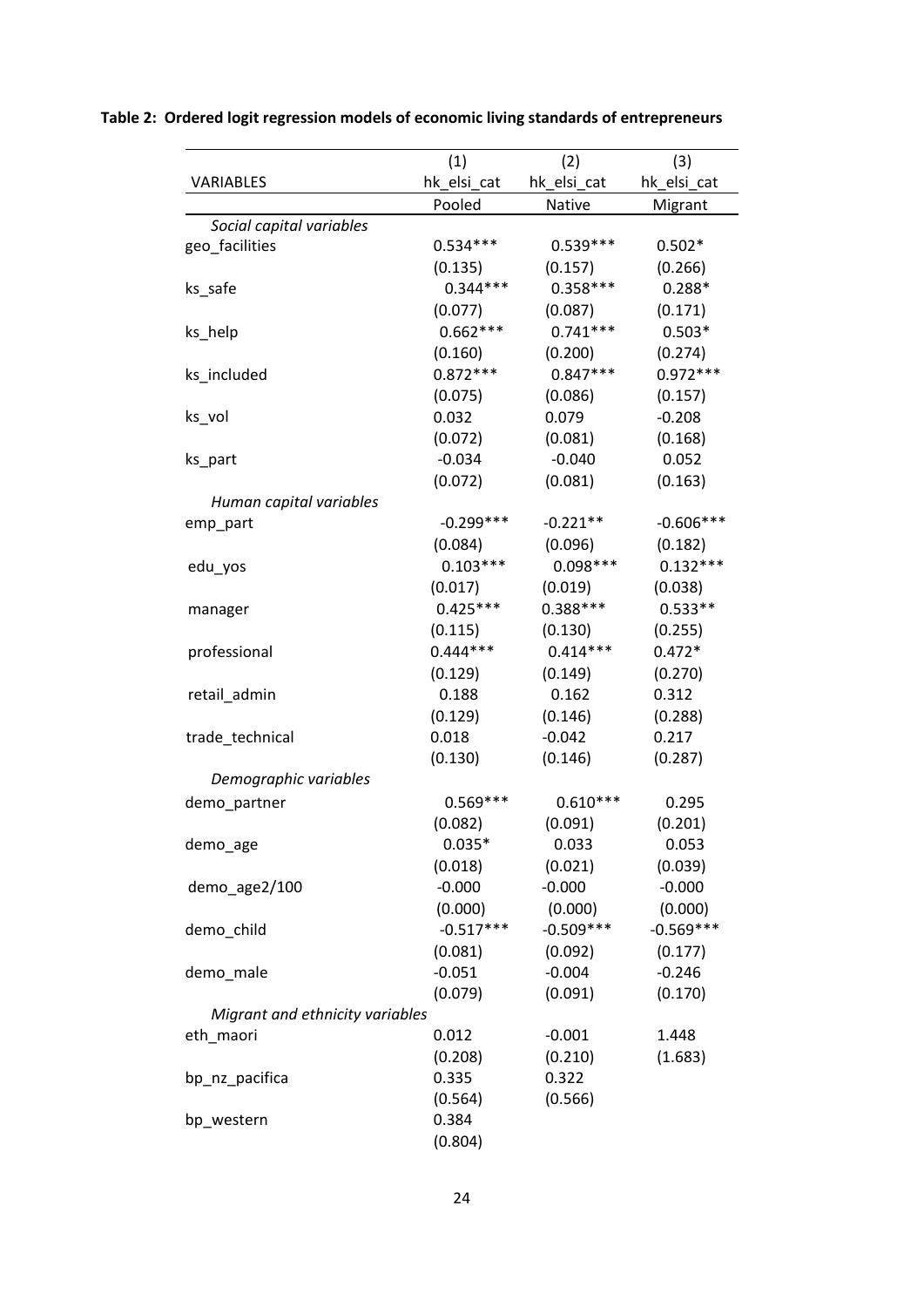#### **Table 2 continued**

| VARIABLES              | (1) hk_elsi_cat  | (2) hk_elsi_cat | (3)hk_elsi_cat |
|------------------------|------------------|-----------------|----------------|
|                        | Pooled           | Native          | Migrant        |
| bp_pacifica            | $-1.017$         |                 | $-1.435***$    |
|                        | (0.961)          |                 | (0.545)        |
| bp_apac                | $-0.582$         |                 | $-0.936**$     |
|                        | (0.910)          |                 | (0.453)        |
| bp_melaa               | $-0.117$         |                 | $-0.461*$      |
|                        | (0.831)          |                 | (0.244)        |
| bp_asia                | $-0.388$         |                 | $-0.821***$    |
|                        | (0.805)          |                 | (0.215)        |
| mig_ysm0_4             | $-0.212$         |                 | $-0.101$       |
|                        | (0.840)          |                 | (0.295)        |
| mig_ysm5_9             | $-0.385$         |                 | $-0.198$       |
|                        | (0.816)          |                 | (0.221)        |
| mig_ysm10_14           | $-0.027$         |                 | 0.128          |
|                        | (0.822)          |                 | (0.247)        |
| mig_ysm15_19           | $-0.164$         |                 | 0.057          |
|                        | (0.823)          |                 | (0.244)        |
| Geographical variables |                  |                 |                |
| geo_akl                | 0.063            | 0.054           | 0.123          |
|                        | (0.095)          | (0.111)         | (0.196)        |
| geo_wel                | 0.006            | $-0.044$        | 0.187          |
|                        | (0.105)          | (0.120)         | (0.227)        |
| geo_cant               | 0.002            | 0.041           | $-0.160$       |
|                        | (0.099)          | (0.108)         | (0.255)        |
| geo_mainurb            | 0.077            | 0.151           | $-0.377$       |
|                        |                  |                 |                |
|                        | (0.098)<br>0.146 | (0.106)         | (0.263)        |
| geo_rural              |                  | $0.205*$        | $-0.351$       |
|                        | (0.114)          | (0.123)         | (0.315)        |
| Year of survey         |                  |                 |                |
| gss10                  | $-0.177**$       | $-0.183**$      | $-0.137$       |
|                        | (0.079)          | (0.089)         | (0.179)        |
| gss12                  | $-0.180**$       | $-0.201**$      | $-0.085$       |
|                        | (0.082)          | (0.092)         | (0.187)        |
| Cut 1 constant         | $-0.007$         | $-0.115$        | 0.100          |
|                        | (0.574)          | (0.666)         | (1.197)        |
| Cut 2 constant         | $1.362**$        | $1.440**$       | 1.052          |
|                        | (0.548)          | (0.629)         | (1.171)        |
| Cut 3 constant         | $2.454***$       | $2.560***$      | 2.066*         |
|                        | (0.544)          | (0.624)         | (1.165)        |
| Cut 4 constant         | $3.478***$       | $3.548***$      | $3.240***$     |
|                        | (0.545)          | (0.624)         | (1.168)        |
| Cut 5 constant         | 4.750 ***        | 4.825***        | $4.513***$     |
|                        | (0.548)          | (0.628)         | (1.174)        |
| Cut 6 constant         | $6.800***$       | $6.849***$      | 6.709 ***      |
|                        | (0.554)          | (0.634)         | (1.186)        |
| Observations           | 3,180            | 2,516           | 664            |
| $r2$ $p$               | 0.069            | 0.064           | 0.093          |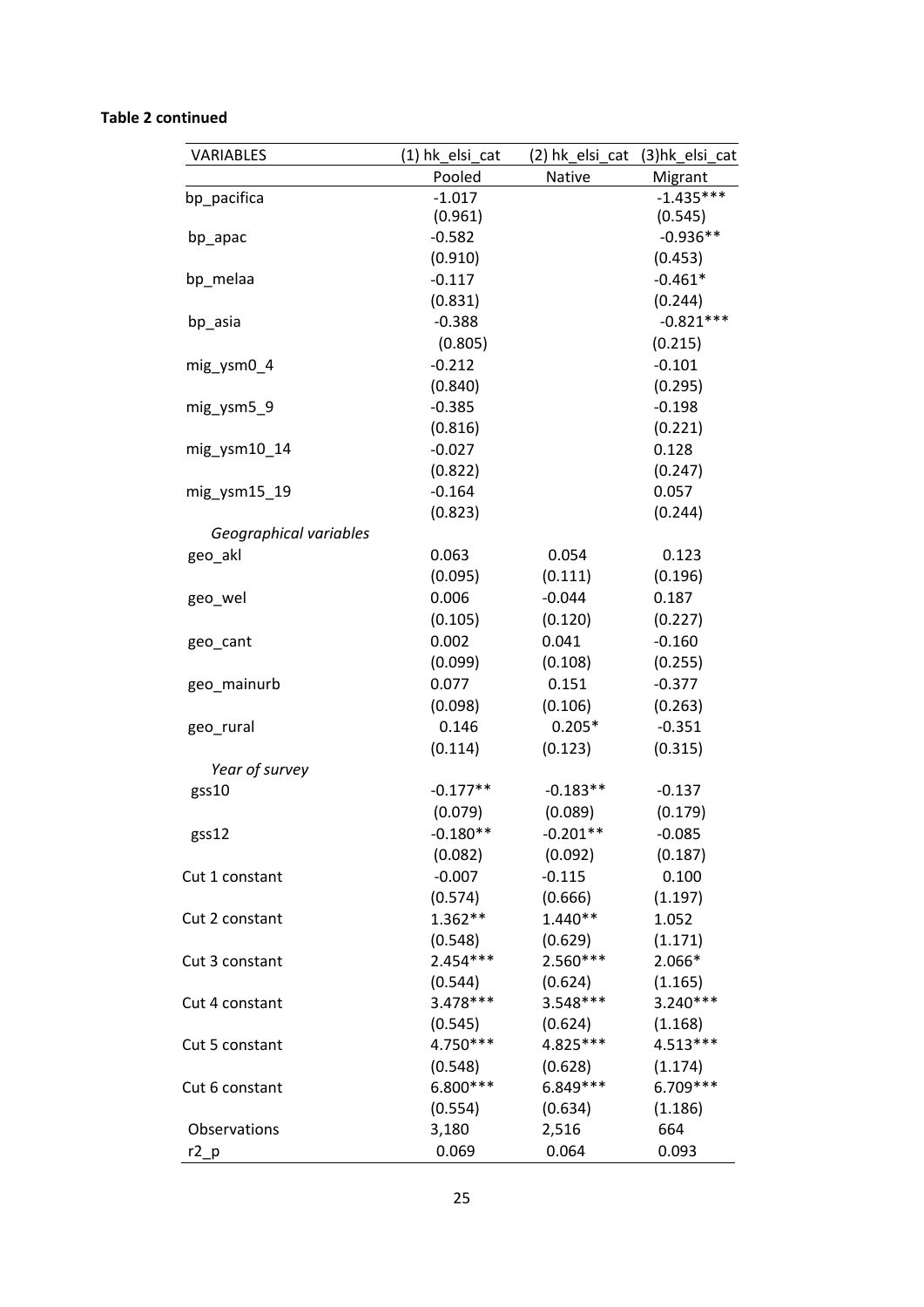|                                 | (1)         | (2)          | (3)         |
|---------------------------------|-------------|--------------|-------------|
| VARIABLES                       | Inpinc      | Inpinc       | Inpinc      |
|                                 | Pooled      | Native       | Migrant     |
| Social capital variables        |             |              |             |
| geo_facilities                  | 0.068       | 0.085        | 0.007       |
|                                 | (0.052)     | (0.060)      | (0.111)     |
| ks_safe                         | $0.067**$   | $0.058*$     | 0.094       |
|                                 | (0.030)     | (0.033)      | (0.070)     |
| ks_help                         | 0.065       | 0.093        | 0.019       |
|                                 | (0.064)     | (0.077)      | (0.116)     |
| ks_included                     | $0.050*$    | $0.061*$     | 0.005       |
|                                 | (0.029)     | (0.033)      | (0.065)     |
| ks_vol                          | $-0.034$    | $-0.031$     | $-0.048$    |
|                                 | (0.028)     | (0.031)      | (0.069)     |
| ks_part                         | $0.052*$    | 0.033        | $0.136**$   |
|                                 | (0.028)     | (0.031)      | (0.067)     |
| Human capital variables         |             |              |             |
| edu_negatt                      | $-0.014$    | $-0.008$     | 0.053       |
|                                 | (0.078)     | (0.082)      | (0.242)     |
| emp_part                        | $-0.550***$ | $-0.529***$  | $-0.614***$ |
|                                 | (0.033)     | (0.036)      | (0.076)     |
| edu_yos                         | $0.040***$  | $0.044***$   | $0.030*$    |
|                                 | (0.006)     | (0.007)      | (0.015)     |
| manager                         | $0.209***$  | $0.150***$   | $0.391***$  |
|                                 | (0.045)     | (0.050)      | (0.106)     |
| professional                    | $0.309***$  | $0.256***$   | $0.463***$  |
|                                 | (0.050)     | (0.057)      | (0.110)     |
| retail_admin                    | $0.141***$  | 0.080        | $0.332***$  |
|                                 | (0.051)     | (0.056)      | (0.119)     |
| trade_technical                 | 0.076       | 0.024        | $0.224*$    |
|                                 | (0.051)     | (0.057)      | (0.121)     |
| Demographic variables           |             |              |             |
| demo_partner                    | $-0.018$    | $-0.000$     | $-0.094$    |
|                                 | (0.032)     | (0.035)      | (0.083)     |
| demo_age                        | $0.042***$  | $0.043***$   | $0.035**$   |
|                                 | (0.007)     | (0.008)      | (0.017)     |
| demo_age2/100                   | $-0.000***$ | $-0.000$ *** | $-0.000*$   |
|                                 | (0.000)     | (0.000)      | (0.000)     |
| demo_child                      | 0.030       | 0.017        | 0.083       |
|                                 | (0.032)     | (0.035)      | (0.073)     |
| demo male                       | $0.324***$  | $0.307***$   | $0.392***$  |
|                                 | (0.031)     | (0.035)      | (0.071)     |
| Migrant and ethnicity variables |             |              |             |
| eth_maori                       | $-0.075$    | $-0.059$     | $-0.866$    |
|                                 | (0.082)     | (0.081)      | (0.780)     |
| bp_western                      | $-0.341$    |              |             |
|                                 | (0.361)     |              |             |

### **Table 3: OLS regression models of the natural logarithm of personal income of entrepreneurs**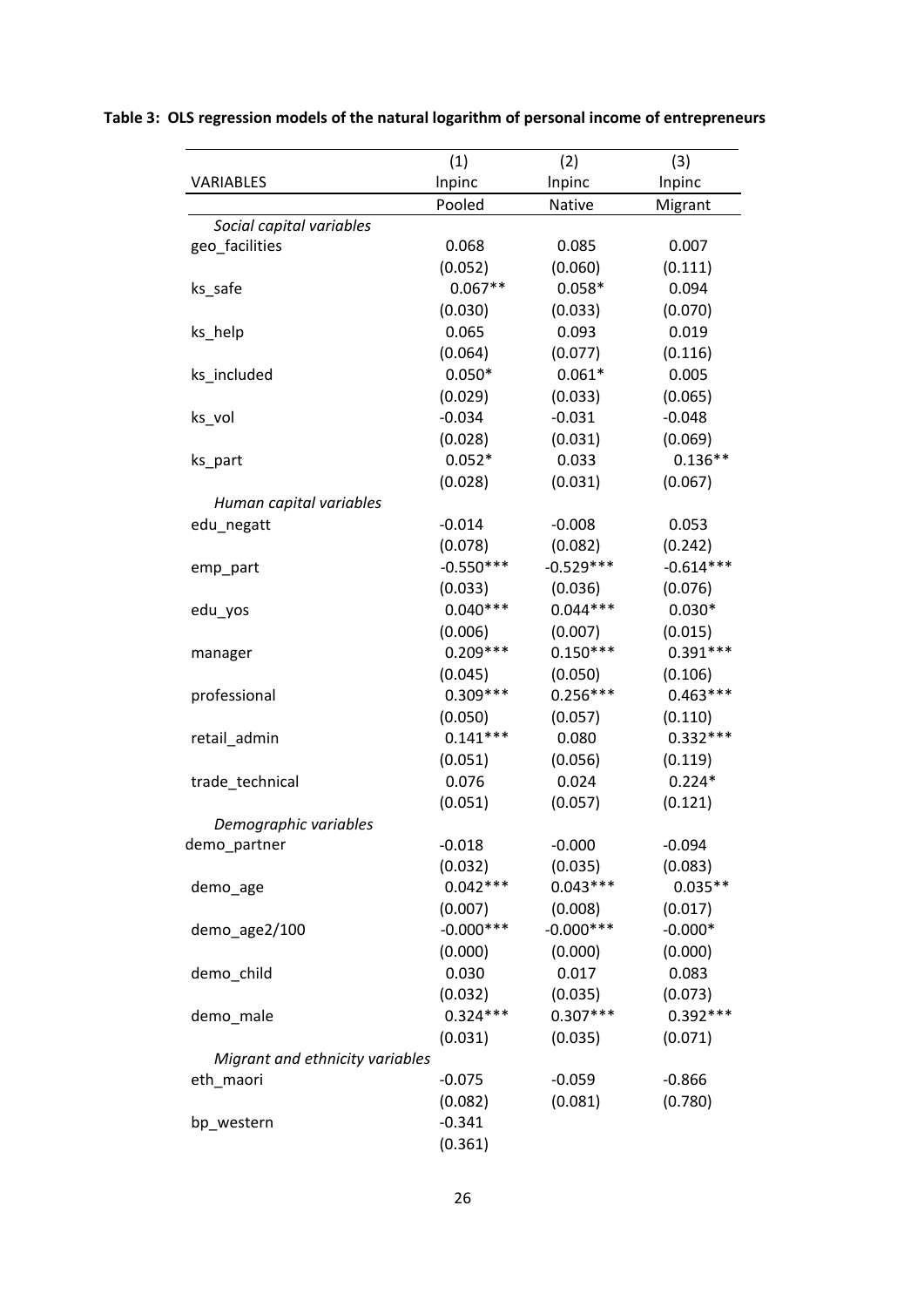#### **Table 3 continued**

|                        | (1)        | (2)        | (3)         |
|------------------------|------------|------------|-------------|
| <b>VARIABLES</b>       | Inpinc     | Inpinc     | Inpinc      |
|                        | Pooled     | Native     | Migrant     |
| bp_nz_pacifica         | 0.338      | $0.339*$   |             |
|                        | (0.208)    | (0.205)    |             |
| bp_pacifica            | $-0.468$   |            | $-0.158$    |
|                        | (0.421)    |            | (0.238)     |
| bp_apac                | $-0.752*$  |            | $-0.414**$  |
|                        | (0.401)    |            | (0.198)     |
| bp_melaa               | $-0.308$   |            | 0.047       |
|                        | (0.370)    |            | (0.100)     |
| bp_asia                | $-0.602*$  |            | $-0.262***$ |
|                        | (0.361)    |            | (0.091)     |
| mig_ysm0_4             | 0.069      |            | $-0.254**$  |
|                        | (0.372)    |            | (0.119)     |
| mig_ysm5_9             | 0.167      |            | $-0.128$    |
|                        | (0.365)    |            | (0.094)     |
| mig_ysm10_14           | 0.171      |            | $-0.127$    |
|                        | (0.367)    |            | (0.103)     |
| mig_ysm15_19           | 0.222      |            | $-0.096$    |
|                        | (0.368)    |            | (0.103)     |
| Geographical variables |            |            |             |
| geo_akl                | $0.145***$ | $0.129***$ | $0.149*$    |
|                        | (0.038)    | (0.043)    | (0.082)     |
| geo_wel                | $0.097**$  | 0.073      | 0.139       |
|                        | (0.041)    | (0.046)    | (0.094)     |
| geo_cant               | $-0.047$   | 0.021      | $-0.394***$ |
|                        | (0.039)    | (0.042)    | (0.105)     |
| geo_mainurb            | 0.033      | 0.029      | 0.069       |
|                        | (0.039)    | (0.041)    | (0.108)     |
| geo_rural              | 0.053      | 0.043      | 0.120       |
|                        | (0.045)    | (0.048)    | (0.131)     |
| Year of survey         |            |            |             |
| gss10                  | $-0.043$   | $-0.039$   | $-0.079$    |
|                        | (0.031)    | (0.034)    | (0.074)     |
| gss12                  | 0.019      | 0.011      | 0.028       |
|                        | (0.032)    | (0.035)    | (0.077)     |
| Constant               | 8.525***   | 8.464***   | 8.701 ***   |
|                        | (0.210)    | (0.235)    | (0.490)     |
| Observations           | 3,116      | 2,465      | 651         |
| Adjusted R-squared     | 0.223      | 0.208      | 0.265       |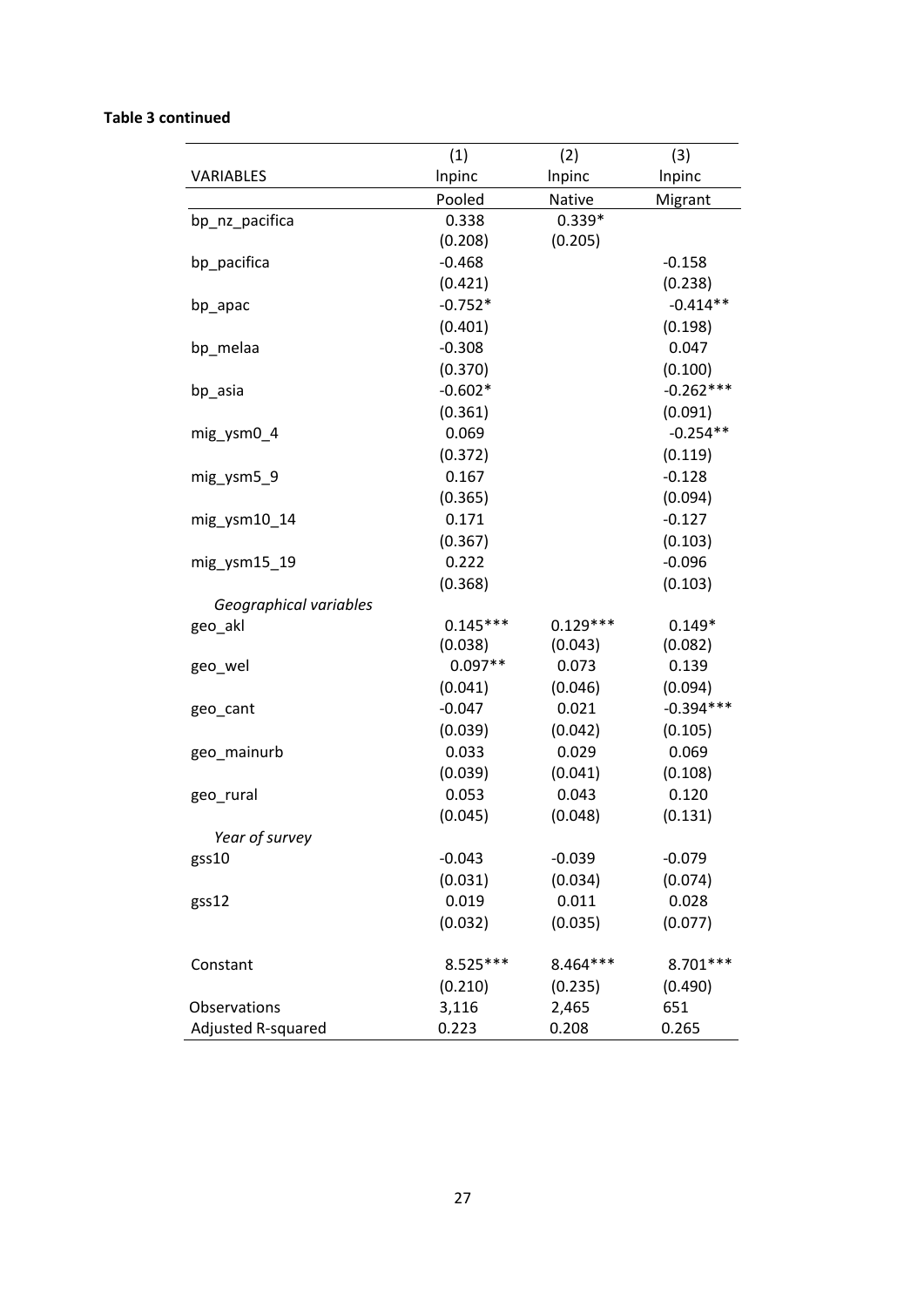### **Appendix**

**Table A1:** ELSI Short Form Score Range

| Score ranges for the ELSI Short Form |                       |                      |  |
|--------------------------------------|-----------------------|----------------------|--|
| <b>ELSI Short From score</b>         | Living standard level | Label                |  |
| $0 - 8$                              | 1                     | Severe hardship      |  |
| $9 - 12$                             | $\overline{2}$        | Significant hardship |  |
| $13 - 16$                            | 3                     | Some hardship        |  |
| $17 - 20$                            | 4                     | Fairly comfortable   |  |
| $21 - 24$                            | 5                     | Comfortable          |  |
| $25 - 28$                            | 6                     | Good                 |  |
| $29 - 31$                            | 7                     | Very good            |  |

Source: Jensen et al. (2005)

#### **Table A2:** Data Dictionary

| Dependent (Left-hand side) Variables |                                                                               |                                                                                                                                  |  |
|--------------------------------------|-------------------------------------------------------------------------------|----------------------------------------------------------------------------------------------------------------------------------|--|
| <b>Name</b>                          | <b>Description</b>                                                            | <b>Relevance to Research</b>                                                                                                     |  |
| ent slfemp                           | Sources of personal income<br>include self-employment or<br>owning a business | This binary variable (yes=1,<br>no=0) identifies whether the<br>respondent is considered an<br>entrepreneur.                     |  |
| hk_elsi_cat                          | <b>Economic Living Standard Index</b><br>(Short Form)                         | This is the selected measure<br>of economic standard of<br>living. See Table A1.                                                 |  |
| Inpinc                               | The natural logarithm of<br>personal income                                   | This measure of income is<br>that of the person identified<br>as the entrepreneur (and<br>may be less than household<br>income). |  |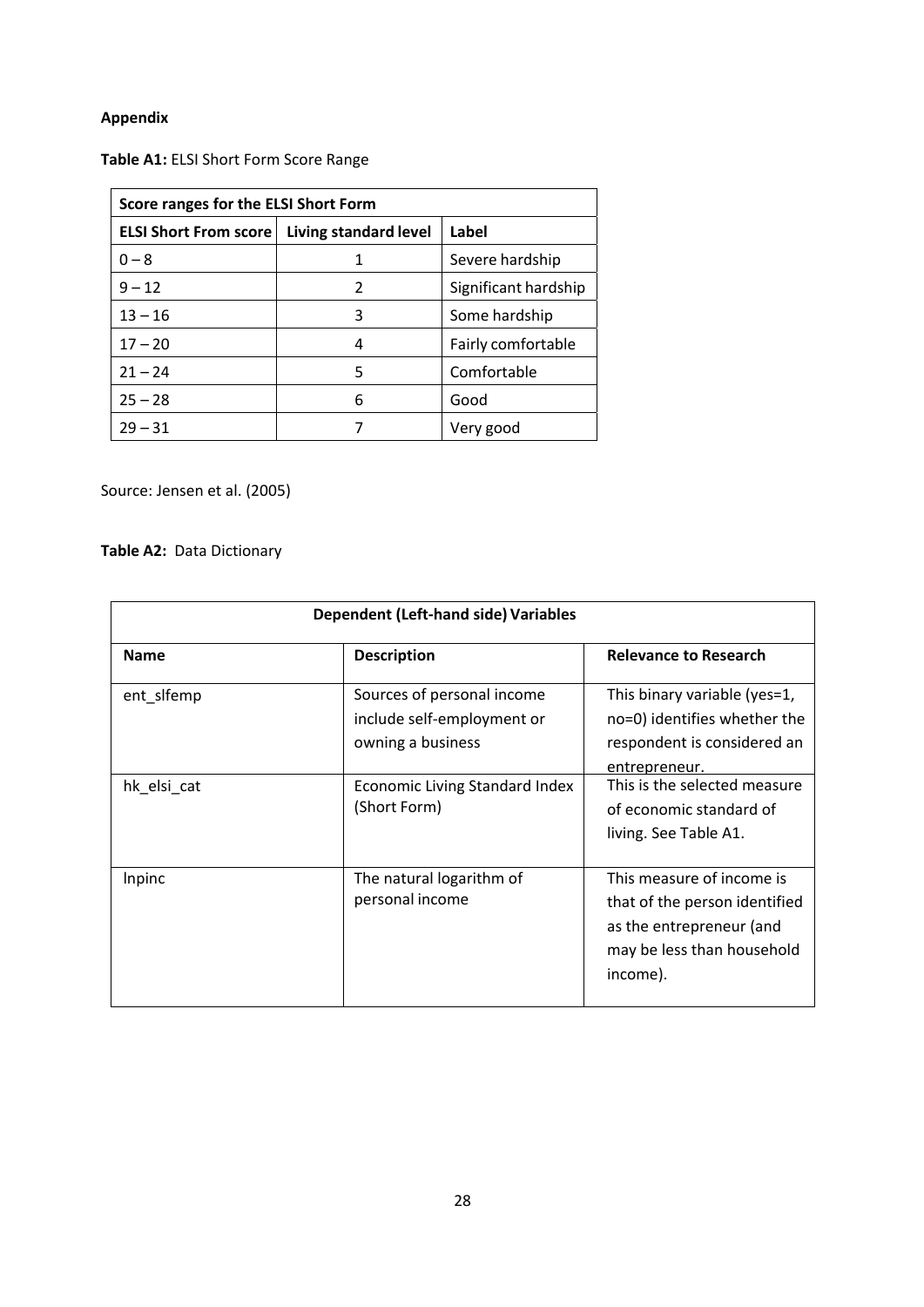| <b>Independent (Right-hand side) Variables</b> |                                                                                                                                           |                                                                                                         |  |
|------------------------------------------------|-------------------------------------------------------------------------------------------------------------------------------------------|---------------------------------------------------------------------------------------------------------|--|
| <b>Name</b>                                    | <b>Description</b>                                                                                                                        | <b>Relevance to Research</b>                                                                            |  |
|                                                | Social capital variables - All binary (yes=1, no=0)                                                                                       |                                                                                                         |  |
| geo_facilities                                 | Access to sufficient facilities,<br>e.g., shops and schools in the<br>local area                                                          | Access to adequate facilities<br>is used as a proxy for social<br>capital                               |  |
| ks_safe                                        | The respondent felt safe walking<br>alone at night in their<br>neighborhood                                                               | Feelings of safety<br>are<br>related to trust, which is<br>crucial for social capital<br>development.   |  |
| ks_help                                        | Availability of help in time of<br>need                                                                                                   | Reciprocity and ability to<br>ask for help from informal<br>networks is a measure of<br>social capital. |  |
| ks_included                                    | The respondent did not feel<br>isolated from others in the last<br>four weeks                                                             | Active<br>participation<br>in<br>informal networks is used as<br>a proxy for social capital.            |  |
| ks_vol                                         | The respondent has done<br>volunteer work in the last four<br>weeks                                                                       | Volunteering is used as a<br>proxy for social capital.                                                  |  |
| ks_part                                        | The respondent has taken part in<br>an activity (not as a volunteer)<br>organized by a group or<br>organization in the last four<br>weeks | This is evidence of social<br>networking that is used as a<br>proxy for social capital.                 |  |
|                                                | <b>Demographic variables</b>                                                                                                              |                                                                                                         |  |
| demo_partner                                   | Marital status                                                                                                                            | Having a partner (yes=1,<br>no=0) will influence the<br>decision to start a business.                   |  |
| demo_age                                       | Age                                                                                                                                       | Age may affect attitude to<br>risk, but also access to<br>capital<br>business<br>and<br>experience.     |  |
| demo_child                                     | Number of dependent children<br>in family                                                                                                 | The respondent's willingness<br>to take on risk may be affected<br>by having dependants to care<br>for. |  |
| demo_male                                      | Sex                                                                                                                                       | Most studies suggest that the<br>majority of entrepreneurs are<br>men (yes=1, no=0).                    |  |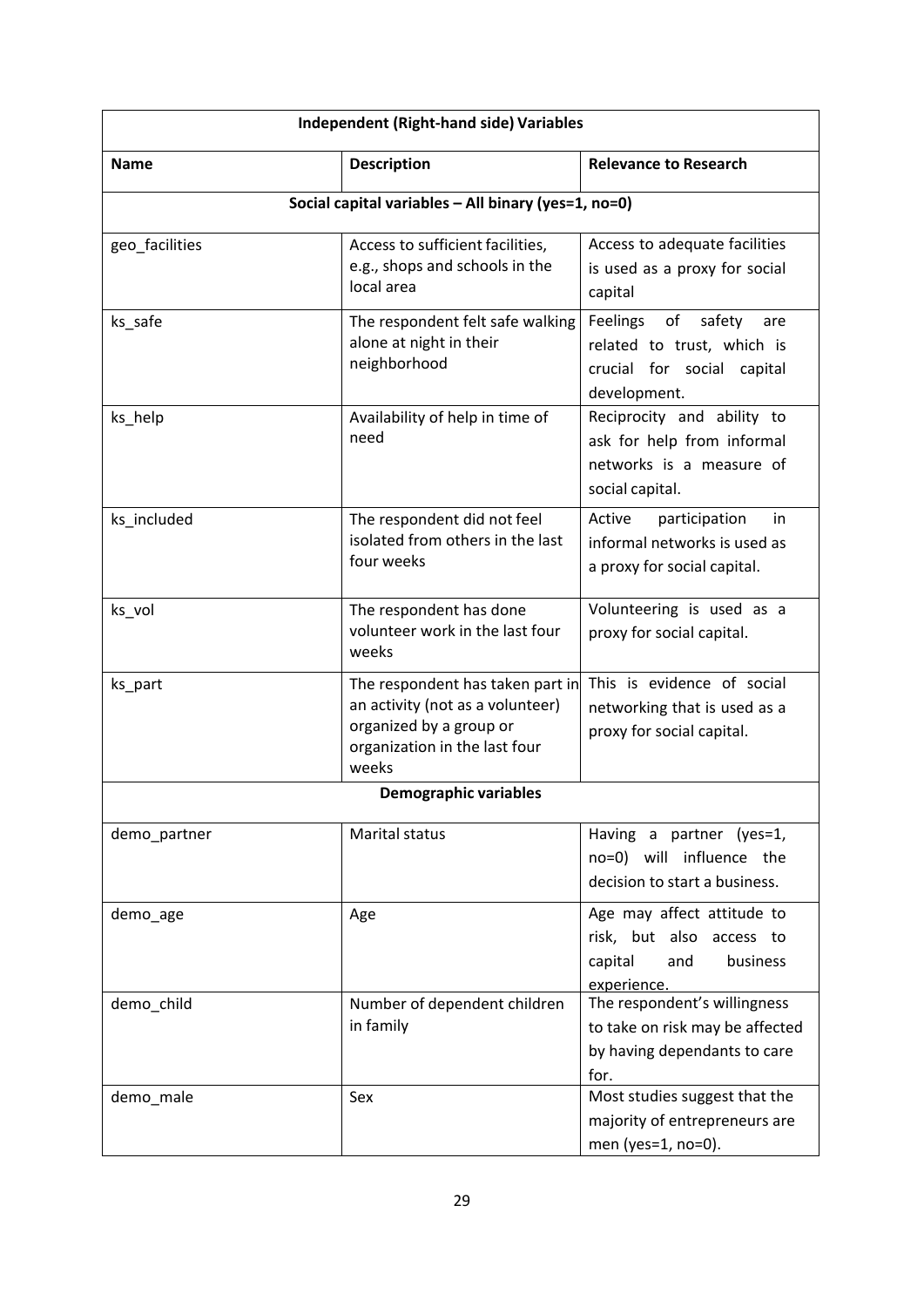| <b>Human capital variables</b> |                             |                                                                                                                                                                    |  |
|--------------------------------|-----------------------------|--------------------------------------------------------------------------------------------------------------------------------------------------------------------|--|
| edu_negatt                     | Attitude to education       | Being a high school dropout<br>(yes=1, no=0) can lead to<br>necessity entrepreneurship.                                                                            |  |
| emp_part                       | Part-time employment        | Those in part time<br>employment (yes=1, no=0)<br>are less likely to have<br>income from self-<br>employment or from<br>owning a business.                         |  |
| emp_fixt                       | Fixed-term employment       | Those in fixed-term<br>employment (yes=1, no=0) are<br>less likely to have income from<br>self-employment or from<br>owning a business.                            |  |
| emp_perm                       | Permanent employment        | Those in permanent<br>employment (yes=1, no=0) are<br>less likely to have income from<br>self-employment or from<br>owning a business.                             |  |
| edu_yos                        | Years of schooling          | A higher level of education is<br>likely to be very important for<br>the success of a business or<br>self-employment and leads to<br>opportunity entrepreneurship. |  |
| edu_os                         | Overseas education          | The effect of overseas<br>education (yes=1, no=0) on<br>self-employment or business<br>income may differ between<br>the New Zealand born and<br>immigrants.        |  |
| postgrad                       | Post-graduate qualification | A qualification in conducting<br>research (yes=1, no=0) is less<br>likely to lead to self-<br>employment.                                                          |  |
| trade                          | Trade qualification         | A trade qualification (yes=1,<br>no=0) is more likely to lead to<br>self-employment.                                                                               |  |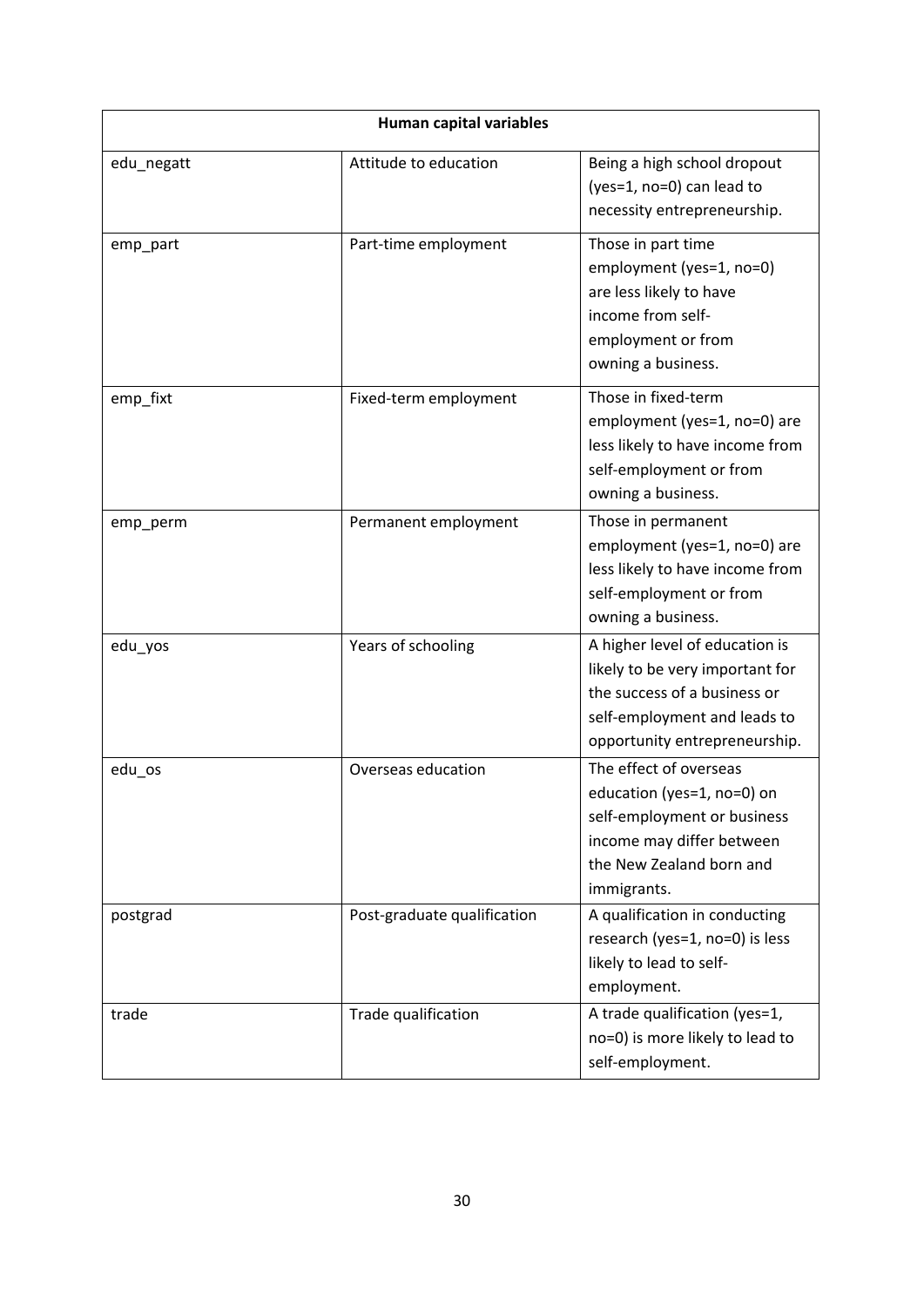| manager         | Self-employed and business<br>owners in management                        | Those in management<br>(yes=1, no=0) are likely to<br>have higher living standards<br>and income.                                                    |
|-----------------|---------------------------------------------------------------------------|------------------------------------------------------------------------------------------------------------------------------------------------------|
| professional    | Professional self-employed and<br>business owners                         | Professionals (yes=1, no=0)<br>are likely to have higher<br>living standards and<br>income.                                                          |
| retail_admin    | Self-employed and business<br>owners in retail or<br>administration       | These types of entrepreneurs<br>(yes=1, no=0) are likely to<br>have higher living standards<br>and income.                                           |
| trade_technical | Self-employed and business<br>owners in trade or technical<br>occupations | These types of entrepreneurs<br>(yes=1, no=0) are likely to<br>have higher living standards<br>and income.                                           |
|                 | <b>Migrant and ethnicity variables</b>                                    |                                                                                                                                                      |
| eth_maori       | Identifies as having the<br>Māori ethnicity                               | The cultural characteristics of<br>this ethnic group (yes=1, no=0)<br>may influence the decision for<br>the respondent to become an<br>entrepreneur. |
| bp_nz_pacifica  | Born in New Zealand but<br>identifies as Pacifica                         | The cultural characteristics of<br>this ethnic group (yes=1, no=0)<br>may influence the decision for<br>the respondent to become an<br>entrepreneur. |
| bp_western      | Born in Europe, Americas or<br>Australia                                  | The cultural characteristics of<br>this ethnic group (yes=1, no=0)<br>may influence the decision for<br>the respondent to become an<br>entrepreneur. |
| bp_pacifica     | Born in the Pacific Region                                                | The cultural characteristics of<br>this ethnic group (yes=1, no=0)<br>may influence the decision for<br>the respondent to become an<br>entrepreneur. |
| bp_apac         | Pacific Born who identify as<br>Asian                                     | The cultural characteristics of<br>this ethnic group (yes=1, no=0)<br>may influence the decision for<br>the respondent to become an<br>entrepreneur. |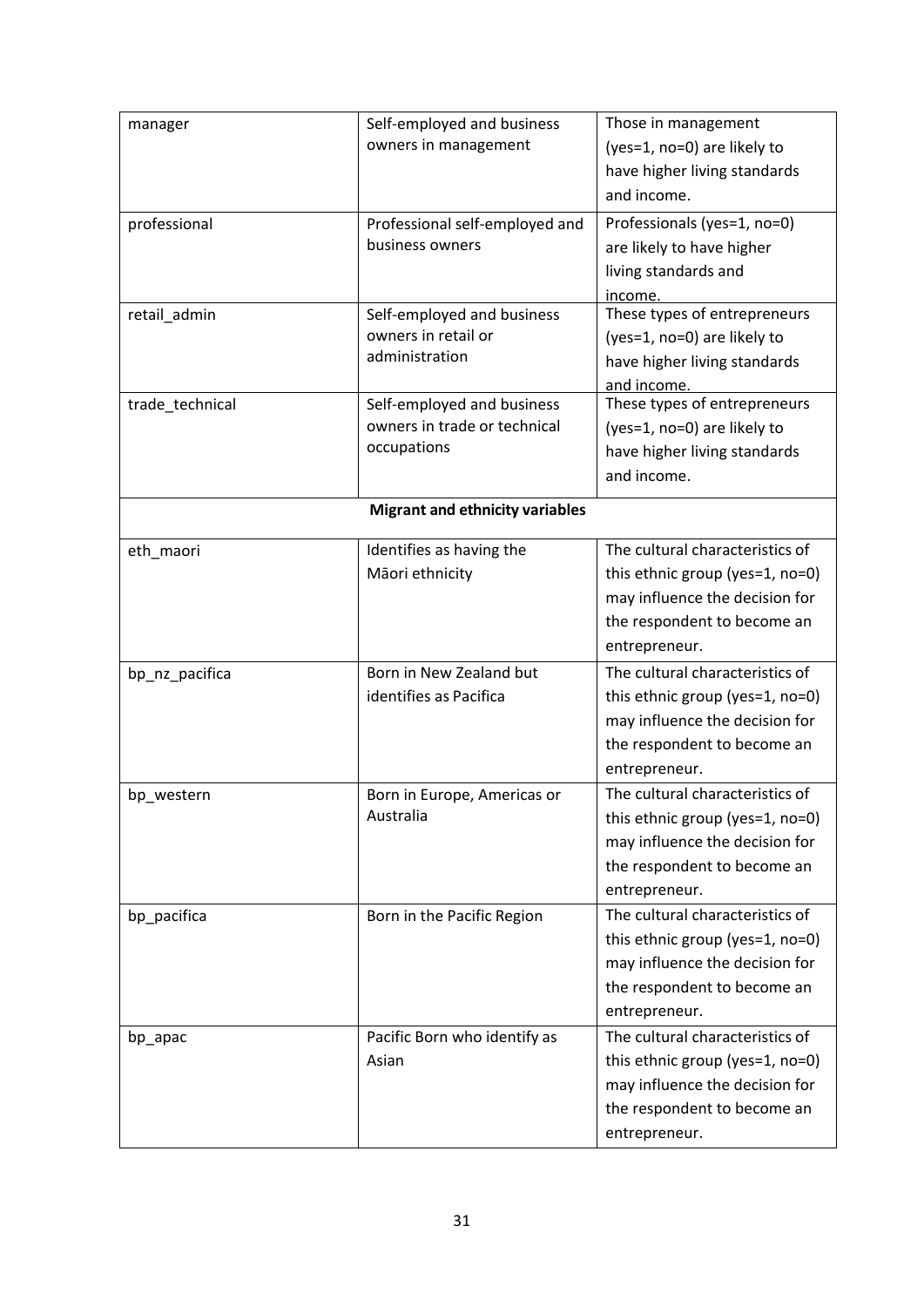| bp_melaa                      | Born in the Middle East or  | The cultural characteristics of                                                                                                                                                           |  |
|-------------------------------|-----------------------------|-------------------------------------------------------------------------------------------------------------------------------------------------------------------------------------------|--|
|                               | Africa Regions (this region | this ethnic group (yes=1, no=0)                                                                                                                                                           |  |
|                               | also included those who did | may influence the decision for                                                                                                                                                            |  |
|                               | not answer the question).   | the respondent to become an                                                                                                                                                               |  |
|                               |                             | entrepreneur.                                                                                                                                                                             |  |
| bp_asia                       | Born in the Asian Region.   | The cultural characteristics of                                                                                                                                                           |  |
|                               | Made up of those born in    | this ethnic group (yes=1, no=0)                                                                                                                                                           |  |
|                               | South-East Asia, North-East | may influence the decision for                                                                                                                                                            |  |
|                               | Asia and Rest of Asia.      | the respondent to become an                                                                                                                                                               |  |
|                               |                             | entrepreneur.                                                                                                                                                                             |  |
| mig_ysm0_4                    | 0-4 years since migration   | Yes=1, no=0. The longer a<br>migrant has been in the host<br>country the greater their<br>human capital and networks<br>that benefit<br>entrepreneurship.                                 |  |
| mig_ysm5_9                    | 5-9 years since migration   | Yes=1, no=0. The longer a<br>migrant has been in the host<br>country the greater their<br>human capital and networks<br>that benefit<br>entrepreneurship.                                 |  |
| mig_ysm10_14                  | 10-14 years since migration | Yes=1, no=0. The longer a<br>migrant has been in the host<br>country the greater their<br>human capital and networks<br>that benefit<br>entrepreneurship.                                 |  |
| mig_ysm15_19                  | 15-19 years since migration | Yes=1, no=0. The longer a<br>migrant has been in the host<br>country the greater their<br>human capital and networks<br>that benefit<br>entrepreneurship.                                 |  |
| <b>Geographical variables</b> |                             |                                                                                                                                                                                           |  |
| geo_akl                       | <b>Auckland Region</b>      | Yes=1, no=0.<br>Locational dummy variables<br>account for spatial variation in<br>necessity<br>and<br>opportunity<br>entrepreneurship. Auckland is<br>the largest city of New<br>Zealand. |  |